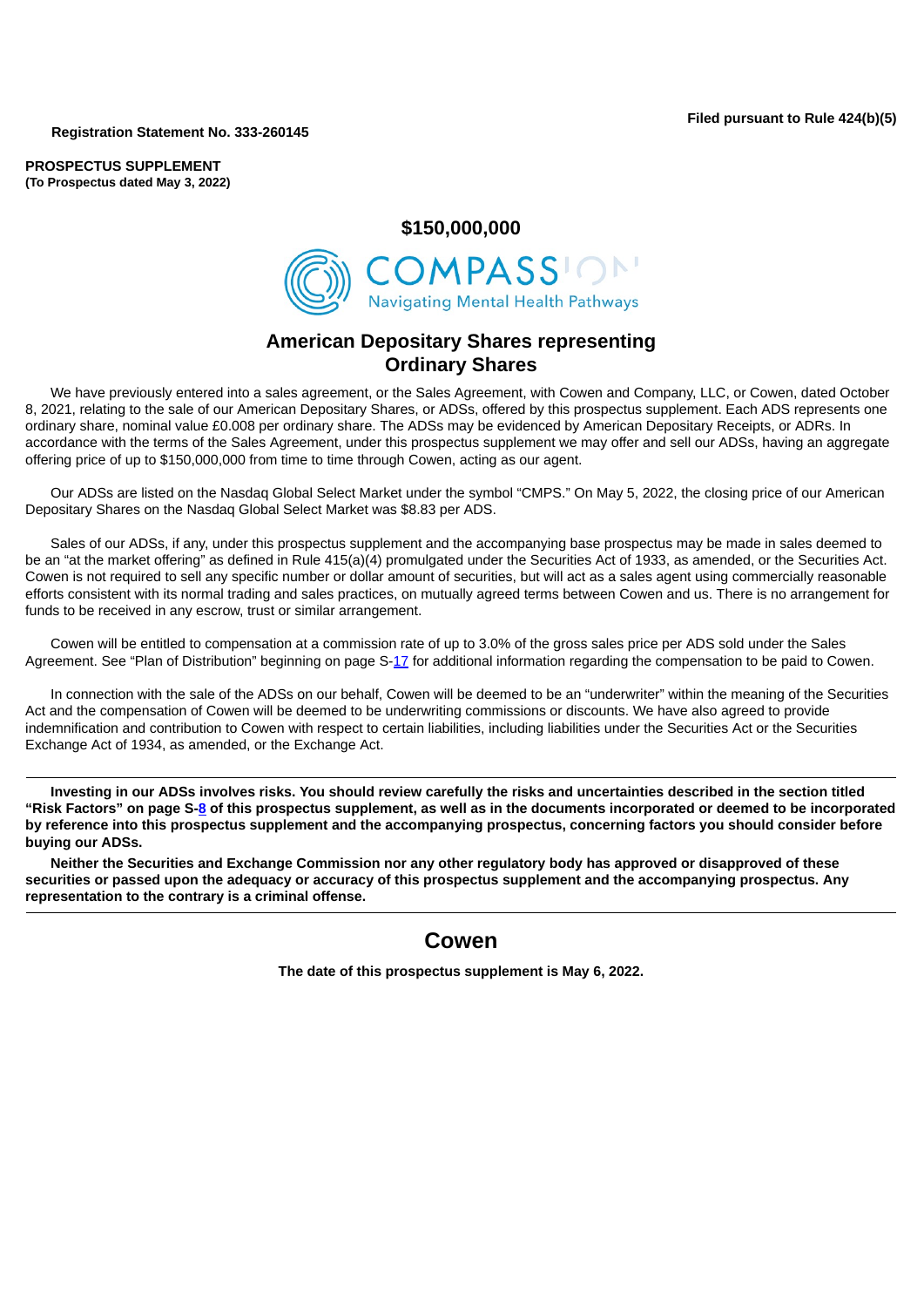# **TABLE OF CONTENTS**

# **PROSPECTUS SUPPLEMENT**

<span id="page-1-0"></span>

|                                                          | Page       |
|----------------------------------------------------------|------------|
| ABOUT THIS PROSPECTUS SUPPLEMENT                         | $S-2$      |
| PROSPECTUS SUPPLEMENT SUMMARY                            | <u>S-5</u> |
| <b>THE OFFERING</b>                                      | $S-7$      |
| <b>RISK FACTORS</b>                                      | <u>S-8</u> |
| SPECIAL NOTE REGARDING FORWARD-LOOKING STATEMENTS        | $S-12$     |
| <b>USE OF PROCEEDS</b>                                   | $S-14$     |
| <b>DILUTION</b>                                          | $S-15$     |
| <b>PLAN OF DISTRIBUTION</b>                              | $S-17$     |
| <b>LEGAL MATTERS</b>                                     | $S-18$     |
| <b>EXPERTS</b>                                           | $S-18$     |
| WHERE YOU CAN FIND MORE INFORMATION                      | S-18       |
| <b>INCORPORATION OF CERTAIN INFORMATION BY REFERENCE</b> | $S-20$     |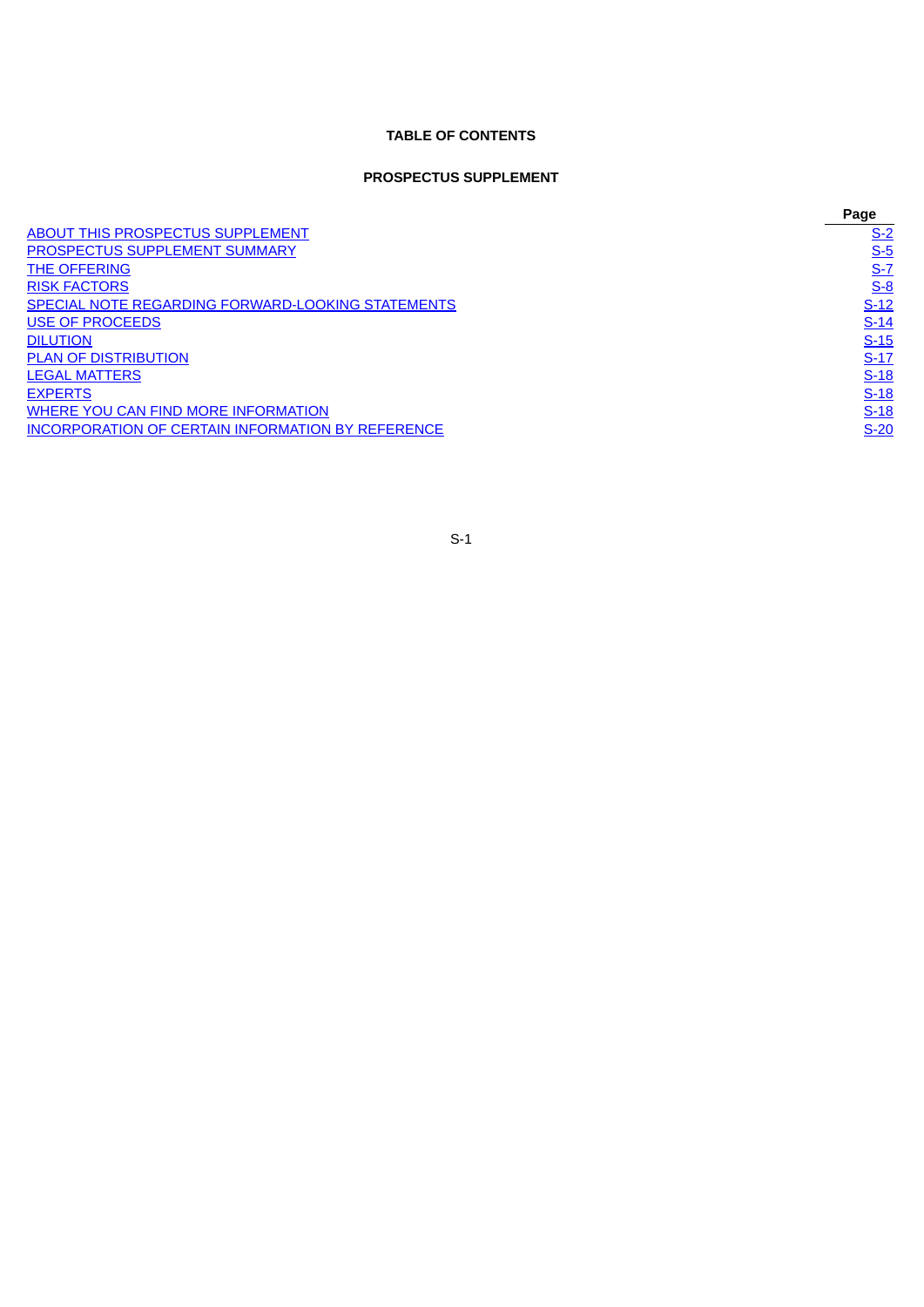#### **ABOUT THIS PROSPECTUS SUPPLEMENT**

This prospectus supplement and the accompanying prospectus are part of a shelf registration statement that we filed with the SEC. By using a shelf registration statement, we may offer our ADSs having an aggregate offering price of up to \$150,000,000 from time to time under this prospectus supplement at prices and on terms to be determined by market conditions at the time of offering.

This prospectus supplement relates to the offering of our ADSs. Before buying any of the ADSs that we are offering, we urge you to carefully read this prospectus supplement together with the information incorporated by reference herein, as well as the additional information described under the headings "Where You Can Find More Information" and "Incorporation of Certain Information by Reference and any free writing prospectus that we may authorize for use in connection with this offering. These documents contain important information that you should consider when making your investment decision.

We provide information to you about this offering of our ADSs in two separate documents that are bound together: (1) this prospectus supplement, which describes the specific details regarding this offering; and (2) the accompanying base prospectus, which provides general information, some of which may apply to this offering. Generally, when we refer to this "prospectus," we are referring to both documents combined. If information in this prospectus supplement is inconsistent with the accompanying base prospectus, you should rely on this prospectus supplement. This prospectus supplement describes the terms of this offering of ADSs and also adds to and updates information contained in the accompanying base prospectus and the documents incorporated by reference into the accompanying base prospectus. If any statement in one of these documents is inconsistent with a statement in another document having a later date (for example, a document incorporated by reference into this prospectus supplement) the statement in the document having the later date modifies or supersedes the earlier statement.

You should rely only on the information contained in or incorporated by reference in this prospectus supplement and any free writing prospectus filed by us with the SEC. We have not, and Cowen has not, authorized anyone to provide you with different information. If anyone provides you with different or inconsistent information, you should not rely on it. This prospectus supplement does not constitute an offer to sell or the solicitation of an offer to buy any securities other than the securities described in this prospectus supplement or an offer to sell or the solicitation of an offer to buy such securities. We are not, and Cowen is not, making an offer to sell these securities in any jurisdiction where the offer or sale is not permitted. You should assume that the information appearing in this prospectus supplement, any documents incorporated by reference, and in any free writing prospectus that we have authorized for use in connection with this offering, is accurate only as of the date of those respective documents. Our business, financial condition, results of operations and prospects may have changed since those dates. You should read this prospectus supplement, the accompanying base prospectus, any documents incorporated by reference, and any free writing prospectus that we have authorized for use in connection with this offering, in their entirety before making an investment decision.

Unless otherwise stated, all references in this prospectus supplement or the accompanying prospectus to the "Company," "COMPASS," "COMPASS Pathways," "we," "us," and "our," except where the context requires otherwise, refer to COMPASS Pathways plc and its consolidated subsidiaries.

We own various trademark registrations and applications, and unregistered trademarks, including COMPASS and COMPASS PATHWAYS and our corporate logo. All other trade names, trademarks and service marks of other companies appearing in this prospectus supplement are the property of their respective holders. Solely for convenience, the trademarks and trade names in this prospectus supplement may be referred to without the ®, ™ or RTM symbols, but such references should not be construed as any indicator that their respective owners will not assert, to the fullest extent under applicable law, their rights thereto. We do not intend to use or display other companies' trademarks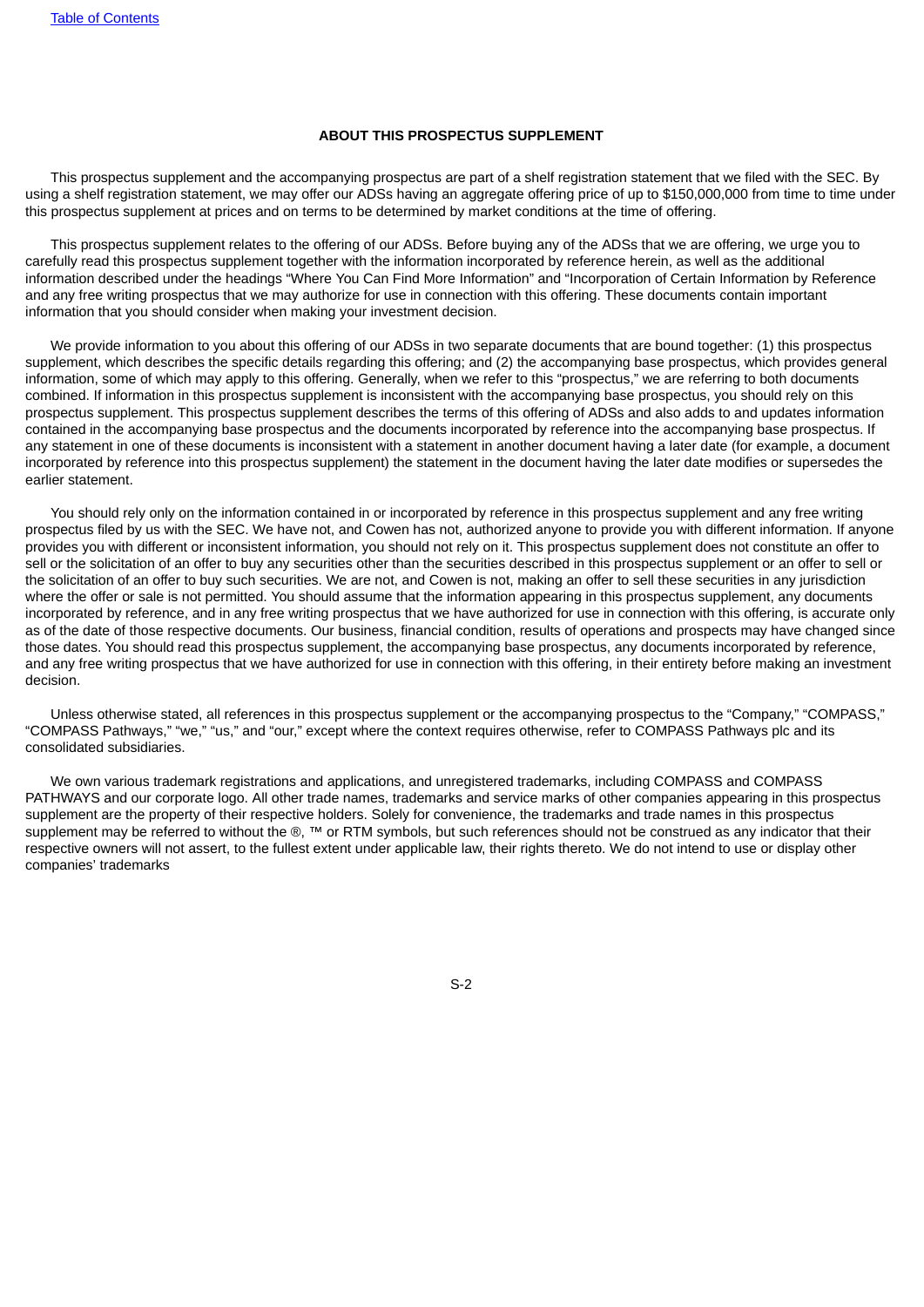and trade names to imply a relationship with, or endorsement or sponsorship of us by, any other companies.

This prospectus supplement contains or incorporates by reference industry, market and competitive position data that are based on general and industry publications, surveys and studies conducted by third parties, some of which may not be publicly available, and our own internal estimates and research. While we are responsible for the data incorporated or contained in this prospectus, third-party publications, surveys and studies generally state that they have obtained information from sources believed to be reliable, but do not guarantee the accuracy and completeness of such information. These data involve a number of assumptions and limitations and contain projections and estimates of the future performance of the industries in which we operate that are subject to a high degree of uncertainty. We caution you not to give undue weight to such projections, assumptions and estimates.

No action is being taken in any jurisdiction outside the United States to permit a public offering of the securities or possession or distribution of this prospectus supplement or the accompanying prospectus in that jurisdiction. Persons who come into possession of this prospectus supplement or the accompanying prospectus in jurisdictions outside the United States are required to inform themselves about and to observe any restrictions as to this offering and the distribution of this prospectus supplement **or the accompanying prospectus applicable to that jurisdiction.**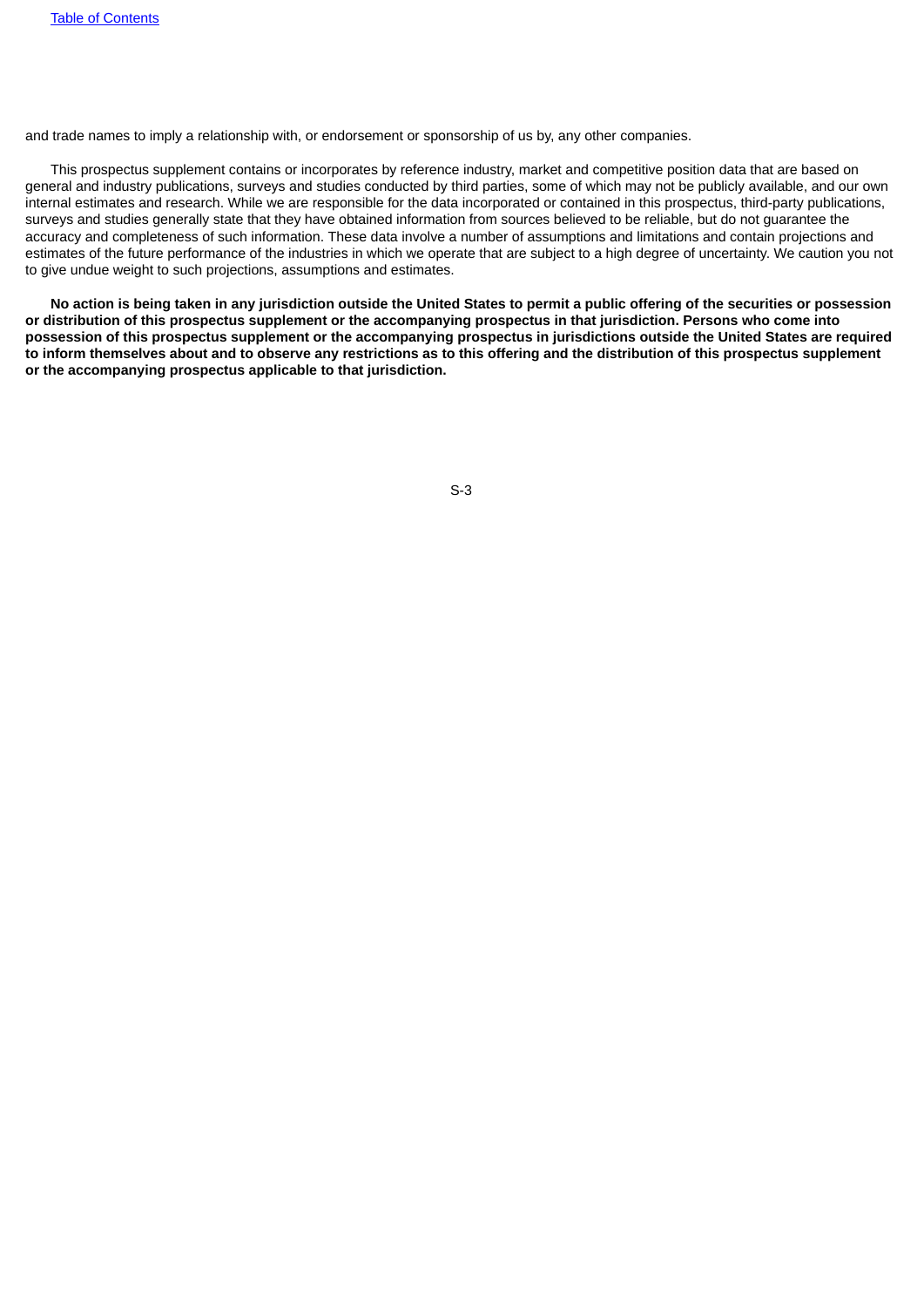# **PRESENTATION OF FINANCIAL INFORMATION**

We maintain our books and records in pounds sterling, our results are subsequently converted to U.S. dollars and we prepare our consolidated financial statements in accordance with generally accepted accounting principles in the United States, or U.S. GAAP, as issued by the Financial Accounting Standards Board. All references in this prospectus supplement to "\$" are to U.S. Dollars and all references to "£" are to pounds sterling.

<span id="page-4-0"></span>We have made rounding adjustments to some of the figures included in this prospectus supplement. Accordingly, numerical figures shown as totals in some tables may not be an arithmetic aggregation of the figures that preceded them. We have historically conducted our business through COMPASS Pathfinder Holdings Limited, and therefore our historical consolidated financial statements previously presented the consolidated results of operations of COMPASS Pathfinder Holdings Limited. Following our reorganization that we completed in connection with our initial public offering, our consolidated financial statements present the consolidated results of operations of COMPASS Pathways plc.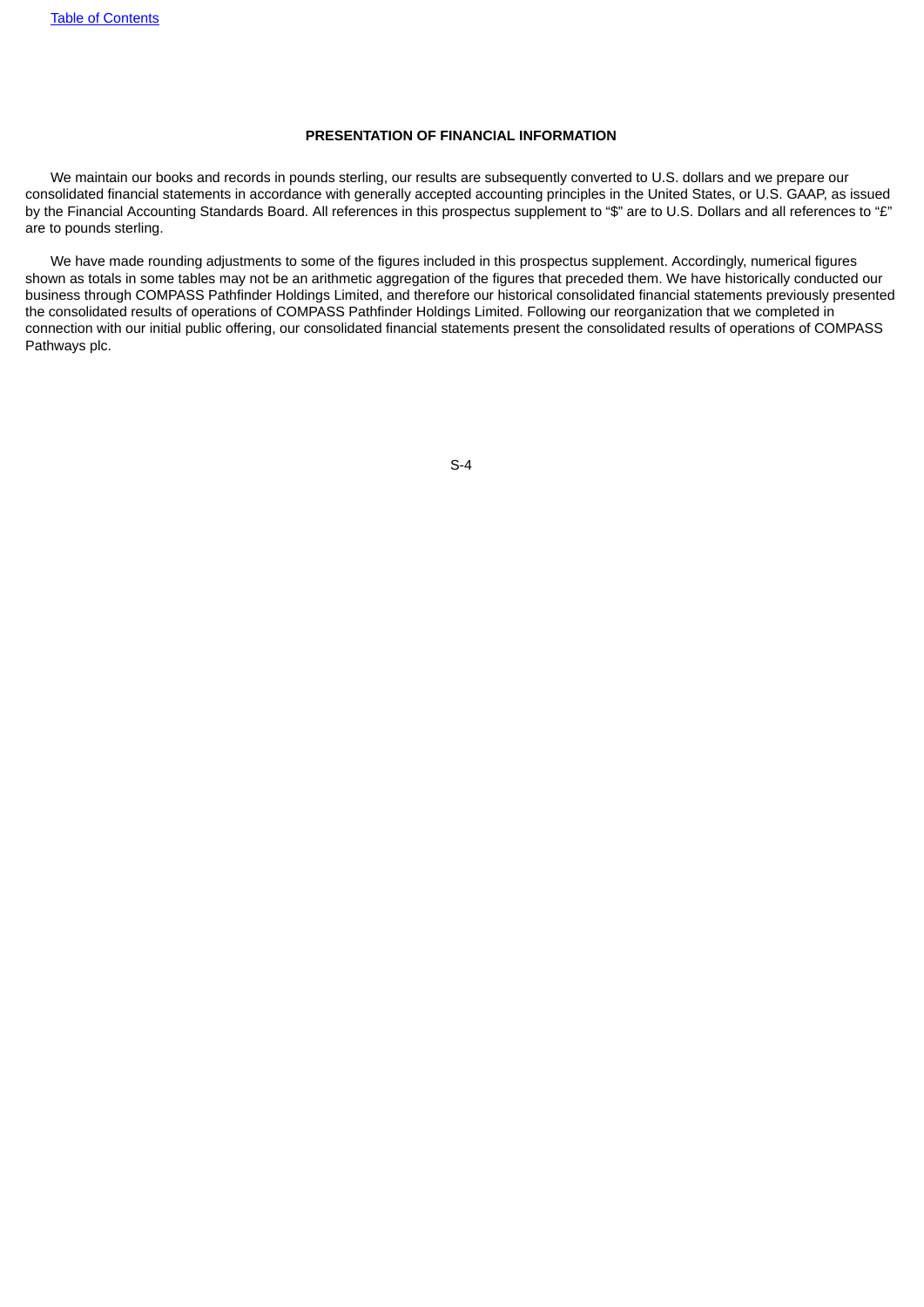#### **PROSPECTUS SUPPLEMENT SUMMARY**

This summary highlights certain information about us, this offering and selected information contained elsewhere in this prospectus supplement and in the documents incorporated by reference herein or therein. This summary does not contain all of the information that you should consider before making an investment. You should read this entire prospectus supplement and the accompanying base prospectus carefully, especially the risks of investing in our ADSs discussed under "Risk Factors" beginning on page S-[8](#page-7-0) of this prospectus supplement, along with our consolidated financial statements and notes to those consolidated financial statements and the other information incorporated by reference in this prospectus supplement, the accompanying base prospectus and any related free writing prospectus, before making an investment decision. This prospectus supplement may add to, update or change information in the accompanying base prospectus.

#### **Overview**

We are a mental health care company dedicated to accelerating patient access to evidence-based innovation in mental health. We are motivated by the need to find better ways to help and empower people suffering with mental health challenges who are not helped by existing therapies, and are pioneering the development of a new model of psilocybin therapy, in which our investigational COMP360 psilocybin is administered in conjunction with psychological support. Our initial focus is on treatment-resistant depression, or TRD, a subset of major depressive disorder, or MDD, comprising patients who are inadequately served by the current treatment paradigm. Early signals from academic studies, using formulations of psilocybin not developed by us, have shown that psilocybin therapy may have the potential to improve outcomes for patients suffering with TRD, with rapid reductions in depression symptoms and effects lasting up to six months, after administration of a single high dose. We have developed a proprietary, high-purity polymorphic crystalline formulation of psilocybin, COMP360. In 2019, we completed a Phase I clinical trial administering COMP360, along with psychological support, to 89 healthy volunteers. In this trial, we observed that COMP360 was generally well-tolerated and supported continued progression of Phase IIb studies.

In 2021, we completed a large-scale randomized, controlled, double-blind Phase IIb clinical trial of our COMP360 psilocybin therapy in 233 patients suffering with TRD, in 22 sites in 10 countries in North America and Europe. This is the largest psilocybin trial completed to date. This dose-finding trial investigated the safety and efficacy of COMP360 in TRD, and aimed to determine the optimal dose of COMP360, with three doses (1mg, 10mg, 25mg) explored. In November 2021, we announced positive topline results from this trial which showed a rapid and sustained response for patients receiving a single dose of COMP360 psilocybin with psychological support. The trial achieved its primary endpoint for the highest dose, with a 25mg dose of COMP360 demonstrating a statistically significant (p<0.001) and clinically relevant treatment difference compared with the 1mg dose of COMP360 in terms of a reduction of depressive symptom severity after three weeks.

In December 2021 we announced the results from our exploratory study of COMP360 psilocybin therapy in conjunction with SSRI antidepressant use. This single-arm open label study of 19 patients with TRD taking concomitant SSRI therapy with COMP360 psilocybin therapy using a single dose of 25mg saw comparable treatment outcomes to patients in our Phase IIb trial where patients were withdrawn from their ongoing antidepressants prior to COMP360 psilocybin therapy. The results of this study challenge the widely-held belief that the use of serotonergic antidepressants together with psilocybin could interfere with psilocybin's therapeutic effect, and provide a strong signal that COMP360 psilocybin therapy could be an adjunctive treatment to SSRI antidepressants as well as a monotherapy. This could be helpful for some patients with TRD for whom antidepressant withdrawal is a difficult step. We intend to initiate a Phase III registrational program of COMP360 psilocybin therapy for the treatment of TRD in 2022.

In November 2021 we began a Phase II, multi-center, fixed-dose (25mg), open label study to evaluate the safety and tolerability of COMP360 psilocybin therapy in people who suffer with PTSD resulting from trauma experienced as adults.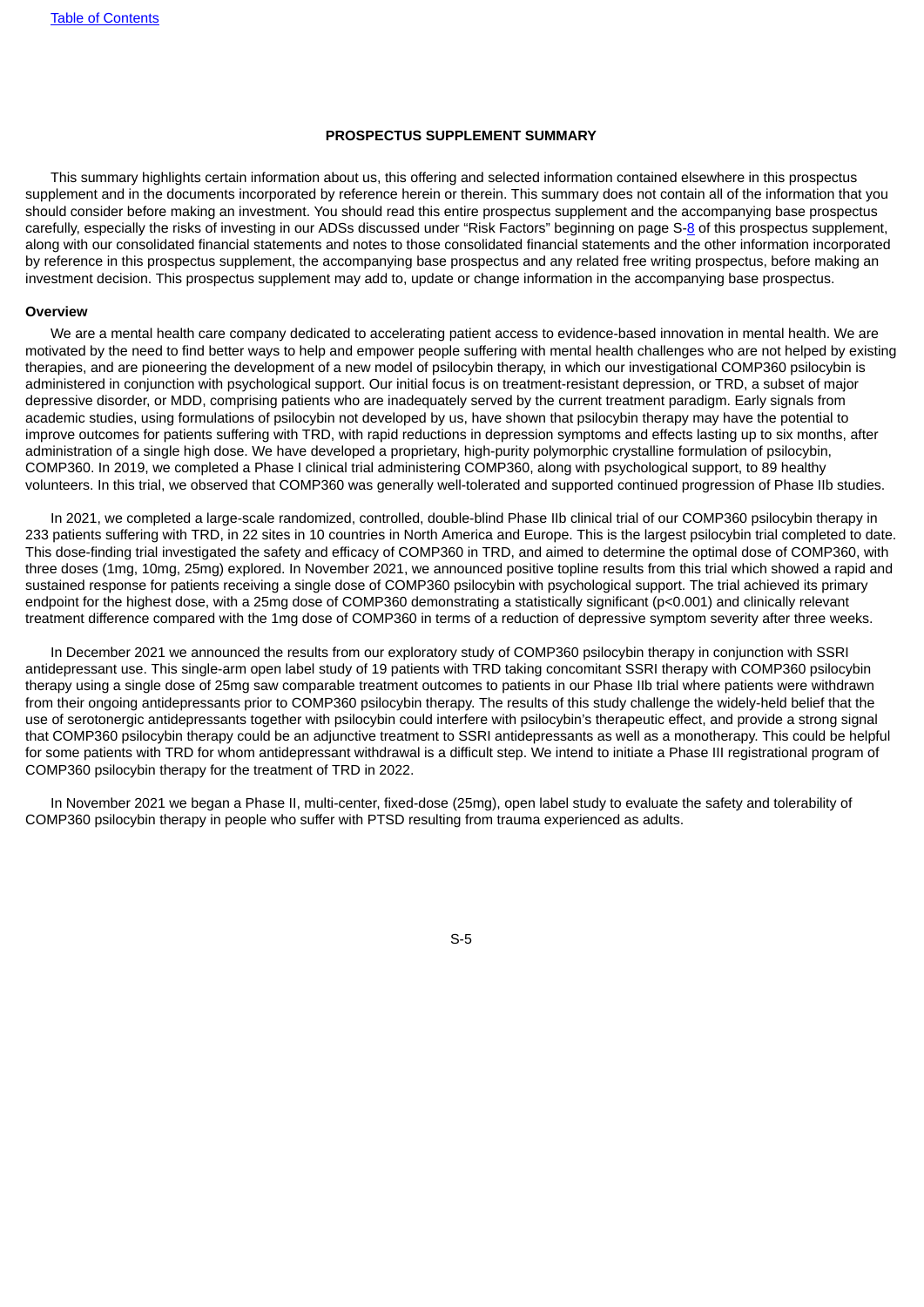We believe that COMP360 psilocybin therapy - combining COMP360 psilocybin with psychological support from specially trained therapists - could offer a new approach to depression care.

#### **Corporate Information**

COMPASS Pathways plc was originally incorporated as a private limited company under the laws of England and Wales in June 2020 under the name COMPASS Rx Limited to become a holding company for COMPASS Pathfinder Holdings Limited. COMPASS Rx Limited was subsequently re-registered as a public limited company in August 2020 and renamed COMPASS Pathways plc. COMPASS Pathfinder Holdings Limited was originally incorporated under the laws of England and Wales in June 2017.

Our registered office is located at 3rd Floor, 1 Ashley Road, Altrincham, Cheshire, WA14 2DT, United Kingdom, and our telephone number is +1 (646) 905-3974.

<span id="page-6-0"></span>Our website address is www.compasspathways.com. We do not incorporate the information on or accessible through our website into this prospectus, and you should not consider any information on, or that can be accessed through, our website as part of this prospectus.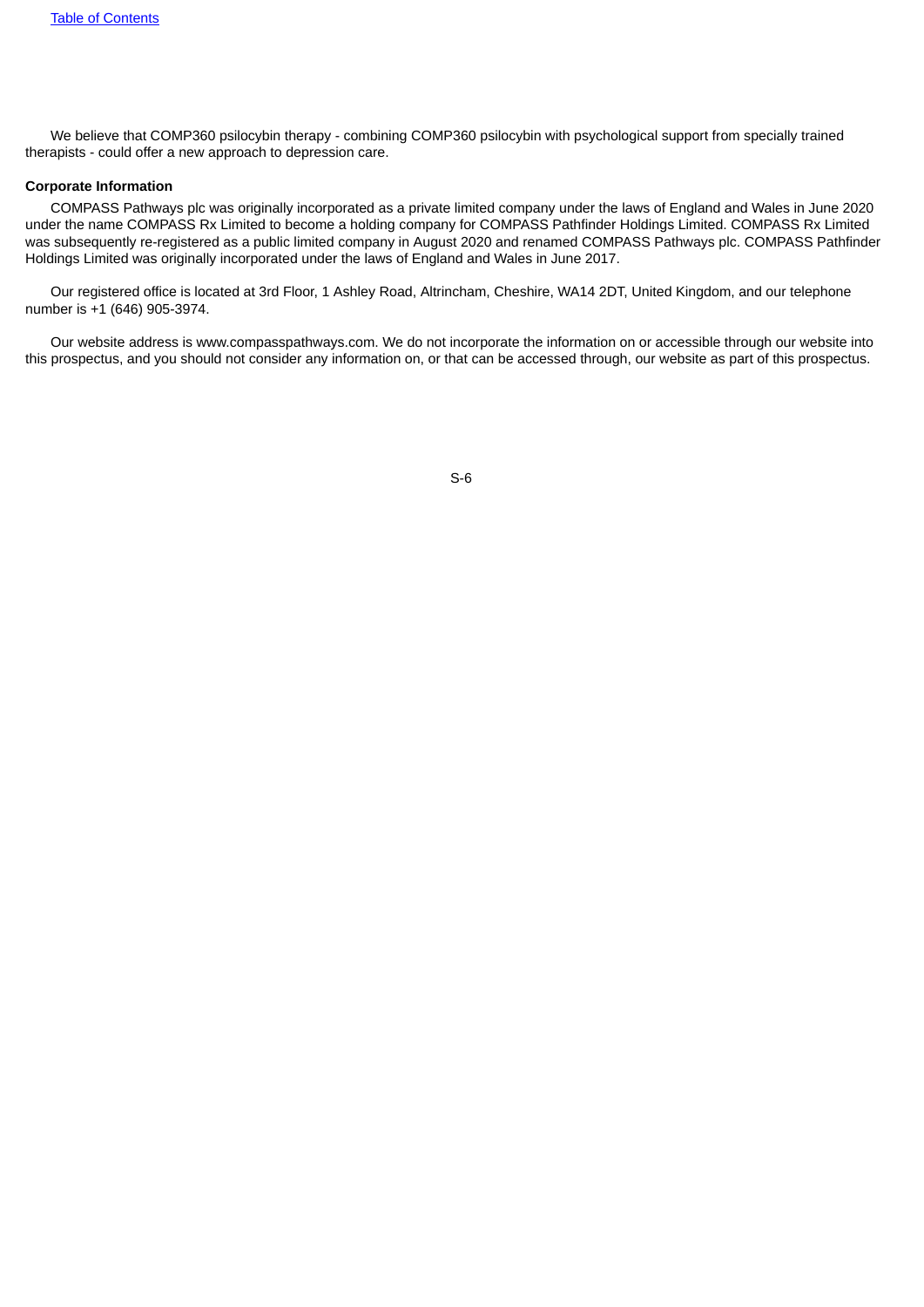# **THE OFFERING**

| ADSs Offered By Us                     | Ordinary shares represented by ADSs having an aggregate offering price of up to<br>\$150,000,000.                                                                                                                                                                                                                                                                                                                                                                                                                                                                                                                             |
|----------------------------------------|-------------------------------------------------------------------------------------------------------------------------------------------------------------------------------------------------------------------------------------------------------------------------------------------------------------------------------------------------------------------------------------------------------------------------------------------------------------------------------------------------------------------------------------------------------------------------------------------------------------------------------|
| <b>Plan of Distribution</b>            | "At the market offerings" that may be made from time to time through our sales agent, Cowen<br>and Company, LLC. See "Plan of Distribution" on page S-17.                                                                                                                                                                                                                                                                                                                                                                                                                                                                     |
| The ADSs                               | Each ADS represents one ordinary share, nominal value £0.008 per share. The offered ADSs<br>may be evidenced by American Depositary Receipts, or ADRs.                                                                                                                                                                                                                                                                                                                                                                                                                                                                        |
| Use of Proceeds                        | We intend to use the net proceeds from this offering primarily for general corporate purposes,<br>which may include working capital and capital expenditures, expenses related to research,<br>clinical development and commercial efforts, general and administrative expenses, and<br>potential acquisitions of, or investments in, companies, technologies, products or assets that<br>complement our business (although we have no current commitments or agreements with<br>respect to any acquisitions as of the date of this prospectus supplement). See "Use of<br>Proceeds" on page S-14 for additional information. |
| <b>Risk Factors</b>                    | Investing in our ADSs involves significant risks. You should read the section titled "Risk"<br>Factors" beginning on page S-8 of this prospectus supplement and other information included<br>or incorporated by reference into this prospectus supplement and the accompanying<br>prospectus for a discussion of the factors you should carefully consider before deciding to<br>purchase our ADSs.                                                                                                                                                                                                                          |
| The Nasdag Global Select Market symbol | "CMPS"                                                                                                                                                                                                                                                                                                                                                                                                                                                                                                                                                                                                                        |
| Depositary                             | Citibank, N.A.                                                                                                                                                                                                                                                                                                                                                                                                                                                                                                                                                                                                                |
|                                        |                                                                                                                                                                                                                                                                                                                                                                                                                                                                                                                                                                                                                               |

The total number of our ordinary shares (including ordinary shares represented by one ADS) to be outstanding after this offering is based on 42,019,874 of our ordinary shares outstanding as of December 31, 2021, and excludes:

- 3,915,503 ordinary shares issuable upon the exercise of options for ordinary shares outstanding as of December 31, 2021, with a weighted–average exercise price of \$13.53 per share;
- 115,140 ordinary shares issuable upon the vesting of unvested restricted stock units outstanding as of December 31, 2021;
- 57,875 ordinary shares issuable of vested restricted stock units outstanding as of December 31, 2021;
- an additional 406,737 ordinary shares that are available for future issuance under our 2020 Share Option and Incentive Plan, or 2020 Option Plan; and
- an additional 340,053 ordinary shares that are available for future issuance under our Employee Stock Purchase Plan, or ESPP.

<span id="page-7-0"></span>Unless otherwise stated, all information contained in this prospectus supplement assumes no issuance or exercise of options after December 31, 2021 and reflects an assumed public offering price of \$22.10, which was the last reported sale price of our ADSs on The Nasdaq Global Select Market on December 31, 2021.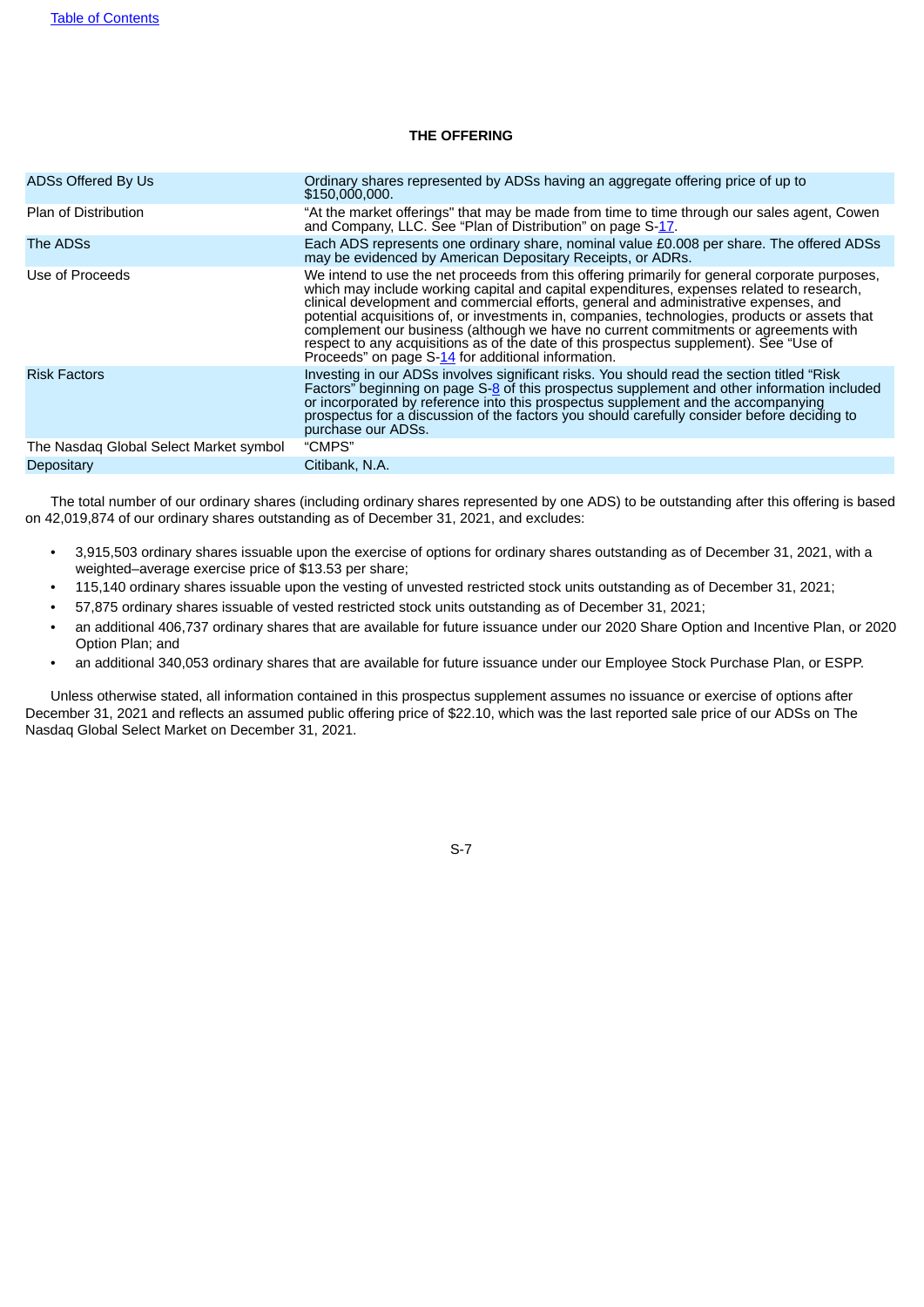#### **RISK FACTORS**

Investing in our American Depositary Shares, or ADSs, involves a high degree of risk. You should carefully consider the risks and uncertainties described below and the other information contained in this prospectus supplement, the accompanying base prospectus and documents incorporated by reference herein before making an investment decision. The risks and uncertainties described below and incorporated by reference are not the only ones we face. Additional risks and uncertainties not presently known to us may also adversely affect our business. Our business, financial condition and/or results of operations could be materially and adversely affected if any of these risks occur, and as a result the trading price of our ADSs could decline and you could lose all or part of your investment.

This prospectus supplement also contains forward-looking statements that involve risks and uncertainties. See "Special Note Regarding Forward-Looking Statements." Our actual results could differ materially and adversely from those anticipated in these forward-looking *statements as a result of certain factors.*

#### **Risks Related to this Offering**

#### The market price of our ADSs has been and will likely continue to be volatile and you could lose all or part of your investment.

The market price of our ADSs has been and may continue to be highly volatile and could be subject to large fluctuations in response to the risk factors discussed in this section, and others beyond our control, including the following:

- positive or negative results of testing and clinical trials by us, strategic partners or competitors;
- delays in entering into strategic relationships with respect to development or commercialization of our investigational COMP360 psilocybin therapy or any future therapeutic candidates;
- entry into strategic relationships on terms that are not deemed to be favorable to us;
- technological innovations or commercial therapeutic introductions by competitors;
- changes in government regulations and healthcare payment systems;
- developments concerning proprietary rights, including patent and litigation matters;
- public concern relating to the commercial value or safety of any of our investigational COMP360 psilocybin therapy or any future therapeutic candidates;
- negative publicity or public perception of the use of psilocybin as a treatment therapy;
- financing or other corporate transactions;
- publication of research reports or comments by securities or industry analysts;
- the trading volume of our ADSs on Nasdaq;
- sales of our ADSs by us, members of our senior management and directors or our shareholders or the anticipation that such sales may occur in the future;
- general market conditions in the pharmaceutical industry or in the economy as a whole;
- general economic, political, and market conditions and overall market volatility in the United States or the UK as a result of the COVID-19 pandemic or other pandemics or similar events; and
- other events and factors, many of which are beyond our control.

In recent years, the stock markets, and particularly the stock of pharmaceutical and biotechnology companies, at times have experienced price and volume fluctuations that have often been unrelated or disproportionate to the operating performance of affected companies. Broad market and industry factors may significantly affect the market price of our common stock unrelated to our actual operating performance. Since our ADSs were sold in our IPO at a price of \$17.00 per ADS, our ADS price has fluctuated significantly, ranging from an intraday low of \$8.75 to an intraday high of \$58.62 for the period beginning September 18, 2020, our first day of trading on The Nasdaq Global Select Market, through May 5, 2022. If the market price of our ADSs after this offering does not exceed the offering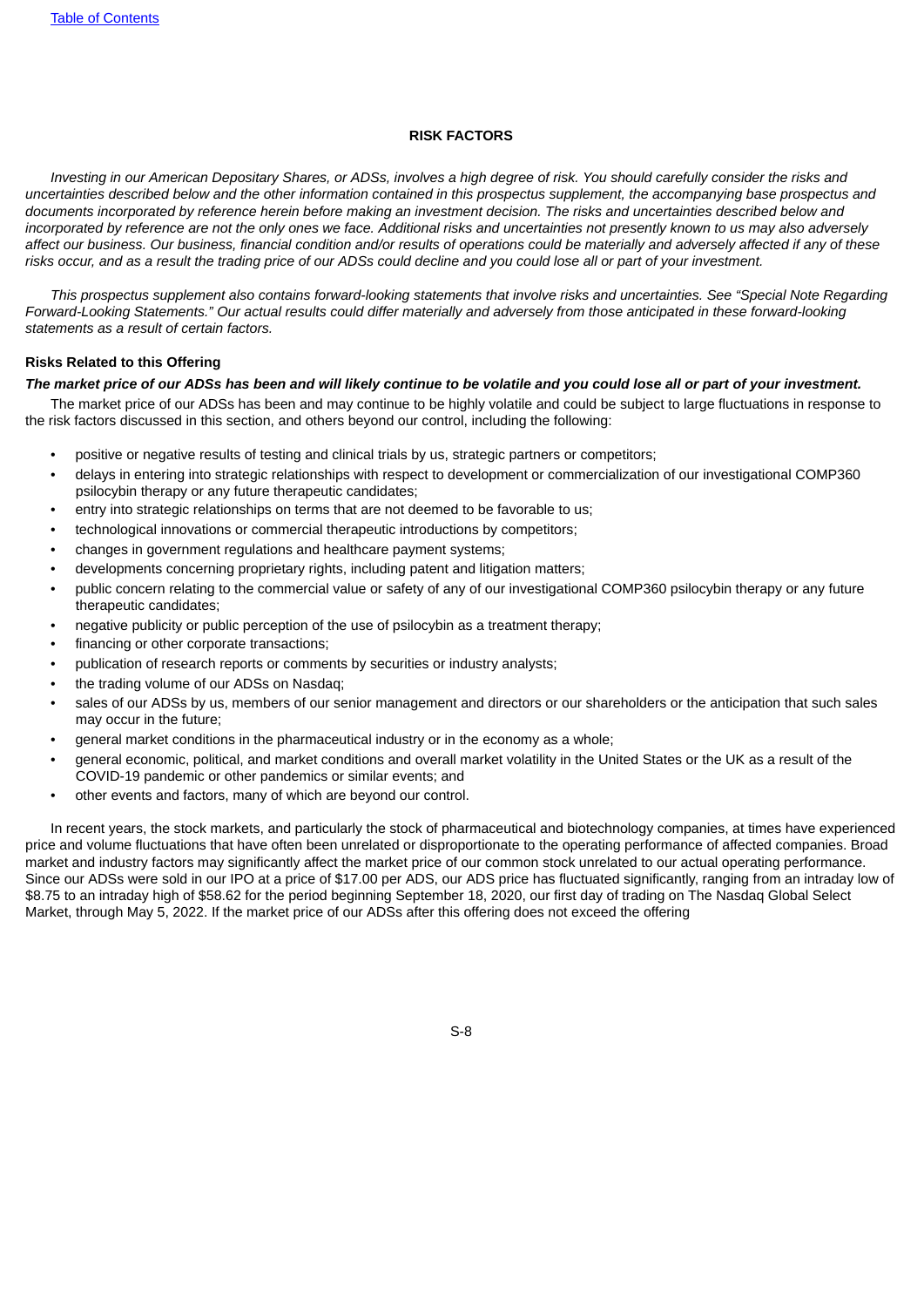price, you may not realize any return on your investment in us and may lose some or all of your investment.

#### We have broad discretion in the use of the net proceeds from the offering and may not use them effectively.

Our board of directors and management will have broad discretion in the application of the net proceeds from the offering and could spend the proceeds in ways that do not improve our results of operations or enhance the value of our ADSs. The failure by our board of directors and management to apply these funds effectively could result in financial losses that could have a material adverse effect on our business, cause the price of our ADSs to decline and delay the development of our investigational COMP360 psilocybin therapy or any future therapeutic candidates. Pending their use, we may invest the net proceeds from the offering in a manner that does not produce income or that loses value.

#### *If you purchase our ADSs in the offering, you will experience substantial and immediate dilution.*

If you purchase ADSs in this offering, you will experience immediate dilution in an amount equal to the difference between the purchase price per ADS and our then-net tangible book value per ADS. Assuming that an aggregate of \$150,000,000 of ADSs are sold at an assumed public offering price of \$22.10 per ADS, which was the last reported sale price of our ADSs on the Nasdaq Global Select Stock Market on December 31, 2021, and after deducting commissions and estimated offering expenses payable by us, you would experience immediate dilution of \$13.32 per ADS, representing the difference between the assumed public offering price and our as adjusted net tangible book value as of December 31, 2021. For a further description of the dilution that you will experience immediately after the offering, see the section of this prospectus supplement titled "Dilution."

#### Future sales or issuances of our ADSs in the public markets, or the perception of such sales, could depress the trading price of *our ADSs.*

The sale of a substantial number of shares of our ADSs or other equity-related securities in the public markets, or the perception that such sales could occur, could depress the market price of our ADSs and impair our ability to raise capital through the sale of additional equity securities. We may sell large quantities of our ADSs at any time pursuant to this prospectus supplement or in one or more separate offerings. We cannot predict the effect that future sales of ADSs or other equity-related securities would have on the market price of our ADSs.

#### The actual number of ADSs we will issue under the Sales Agreement, at any one time or in total, is uncertain.

Subject to certain limitations in the Sales Agreement entered into by us with Cowen and compliance with applicable law, we have the discretion to deliver a placement notice to Cowen at any time throughout the term of the Sales Agreement. The number of ADSs that are sold by Cowen after delivering a placement notice will fluctuate based on the market price of our ADSs during the sales period and limits we set with Cowen. Because the price per ADS sold will fluctuate based on the market price of our ADSs during the sales period, it is not possible at this stage to predict the number of ADSs that will be ultimately issued or the resulting gross proceeds.

#### The ADSs offered hereby will be sold in "at the market offerings," and investors who buy shares at different times will likely pay *different prices.*

Investors who purchase ADSs in this offering at different times will likely pay different prices, and so may experience different outcomes in their investment results. We will have discretion, subject to market demand, to vary the timing, prices, and numbers of ADSs sold, and there is no minimum or maximum sales price. Investors may experience a decline in the value of their shares as a result of share sales made at prices lower than the prices they paid.

#### *Holders of our ADSs are not treated as holders of our ordinary shares.*

By participating in this offering you will become a holder of ADSs with underlying ordinary shares in a company incorporated under English law. Holders of ADSs are not treated as holders of our ordinary shares, unless they withdraw the ordinary shares underlying their ADSs in accordance with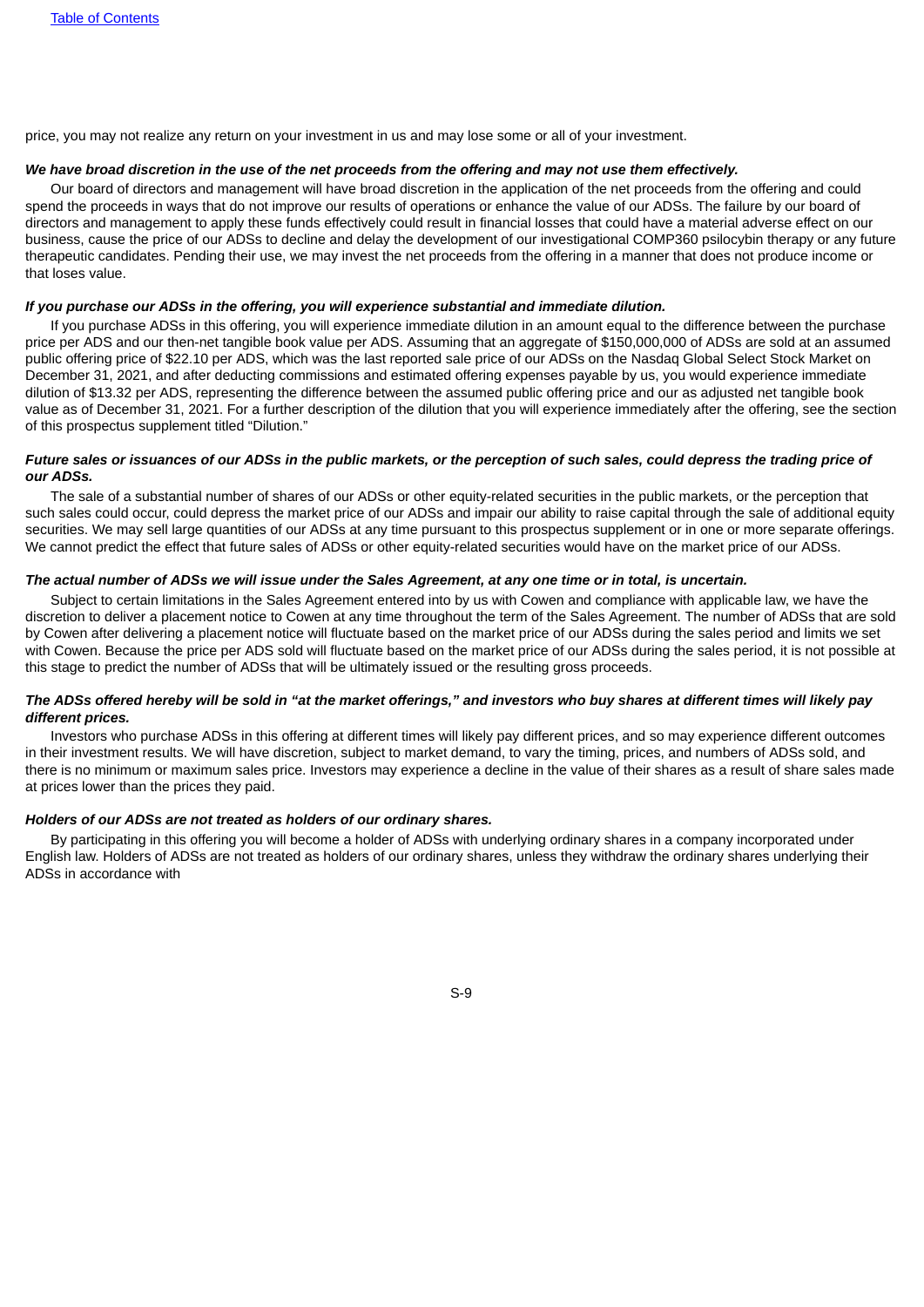the deposit agreement among us, Citibank, N.A., or the depositary, and all holders and beneficial owners of ADSs issued thereunder, or the deposit agreement, and applicable laws and regulations. The depositary is the holder of the ordinary shares underlying our ADSs. Holders of ADSs therefore do not have any rights as holders of our ordinary shares, other than the rights that they have pursuant to the deposit agreement.

Holders of our ADSs will not have the same voting rights as the holders of our ordinary shares, and may not receive voting materials or any other documents that would need to be provided to our shareholders pursuant to English corporate law, including the UK Companies Act 2006, or Companies Act 2006, in time to be able to exercise their right to vote.

Except as described in the deposit agreement, holders of the ADSs will not be able to exercise voting rights attaching to the ordinary shares represented by the ADSs. The deposit agreement provides that, upon receipt of notice of any meeting of holders of our ordinary shares, the depositary will fix a record date for the determination of ADS holders who shall be entitled to give instructions for the exercise of voting rights. Upon our request, the depositary shall distribute to the holders as of the record date (i) the notice of the meeting or solicitation of consent or proxy sent by us and (ii) a statement as to the manner in which instructions may be given by the holders. We cannot guarantee that ADS holders will receive the voting materials in time to ensure that they can instruct the depositary to vote the ordinary shares underlying their ADSs.

Otherwise, ADS holders will not be able to exercise their right to vote, unless they withdraw the ordinary shares underlying the ADSs they hold. However, ADS holders may not know about the meeting far enough in advance to withdraw those ordinary shares. In addition, the depositary and its agents are not responsible for failing to carry out voting instructions or for the manner of carrying out voting instructions. As a result, ADS holders may not be able to exercise their right to vote, and there may be nothing they can do if the ordinary shares underlying their ADSs are not voted as they requested or if their shares cannot be voted.

#### Fluctuations in the exchange rate between the U.S. dollar and the pound sterling may increase the risk of holding our ADSs.

Our ADSs trade on the Nasdaq Global Select Market in U.S. dollars. Fluctuations in the exchange rate between the U.S. dollar and the pound sterling may result in temporary differences between the value of our ADSs and the value of our ordinary shares, which may result in heavy trading by investors seeking to exploit such differences.

In addition, as a result of fluctuations in the exchange rate between the U.S. dollar and the pound sterling, the U.S. dollar equivalent of the proceeds that a holder of ADSs would receive upon the sale in the UK of any ordinary shares withdrawn from the depositary and the U.S. dollar equivalent of any cash dividends paid in pounds on our ordinary shares represented by ADSs could also decline.

#### Holders of ADSs may not be able to participate in equity offerings we may conduct from time to time.

Certain shareholders and holders of ADSs, including those in the United States, may, even in the case where preferential subscription rights have not been cancelled or limited, not be entitled to exercise such rights, unless the offering is registered or the ordinary shares are qualified for sale under the relevant regulatory framework. As a result, there is the risk that investors may suffer dilution of their holdings should they not be permitted to participate in preference right equity or other offerings that we may conduct in the future.

#### Holders of ADSs may be subject to limitations on the transfer of their ADSs and the withdrawal of the underlying ordinary shares.

ADSs are transferable on the books of the depositary. However, the depositary may close its books at any time or from time to time when it deems expedient in connection with the performance of its duties. The depositary may refuse to deliver, transfer or register transfers of ADSs generally when our books or the books of the depositary are closed, or at any time if we or the depositary think it is advisable to do so because of any requirement of law, government or governmental body, or under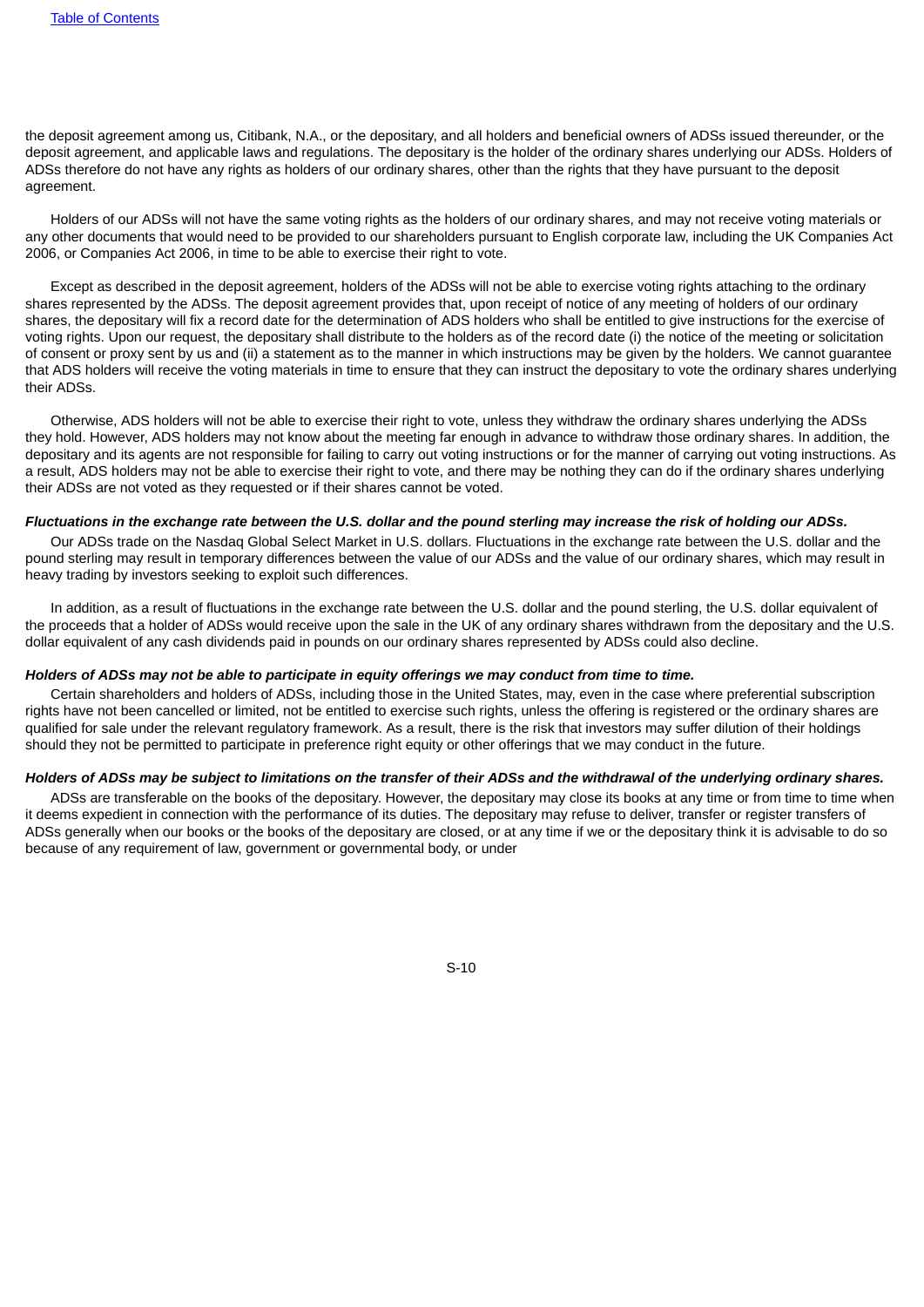<span id="page-11-0"></span>any provision of the deposit agreement, or for any other reason, subject to the right of ADS holders to cancel their ADSs and withdraw the underlying ordinary shares. Temporary delays in the cancellation of your ADSs and withdrawal of the underlying ordinary shares may arise because the depositary has closed its transfer books or we have closed our transfer books, the transfer of ordinary shares is blocked to permit voting at a shareholders meeting or we are paying a dividend on our ordinary shares. In addition, ADS holders may not be able to cancel their ADSs and withdraw the underlying ordinary shares when they owe money for fees, taxes and similar charges and when it is necessary to prohibit withdrawals in order to comply with any laws or governmental regulations that apply to ADSs or to the withdrawal of ordinary shares or other deposited securities.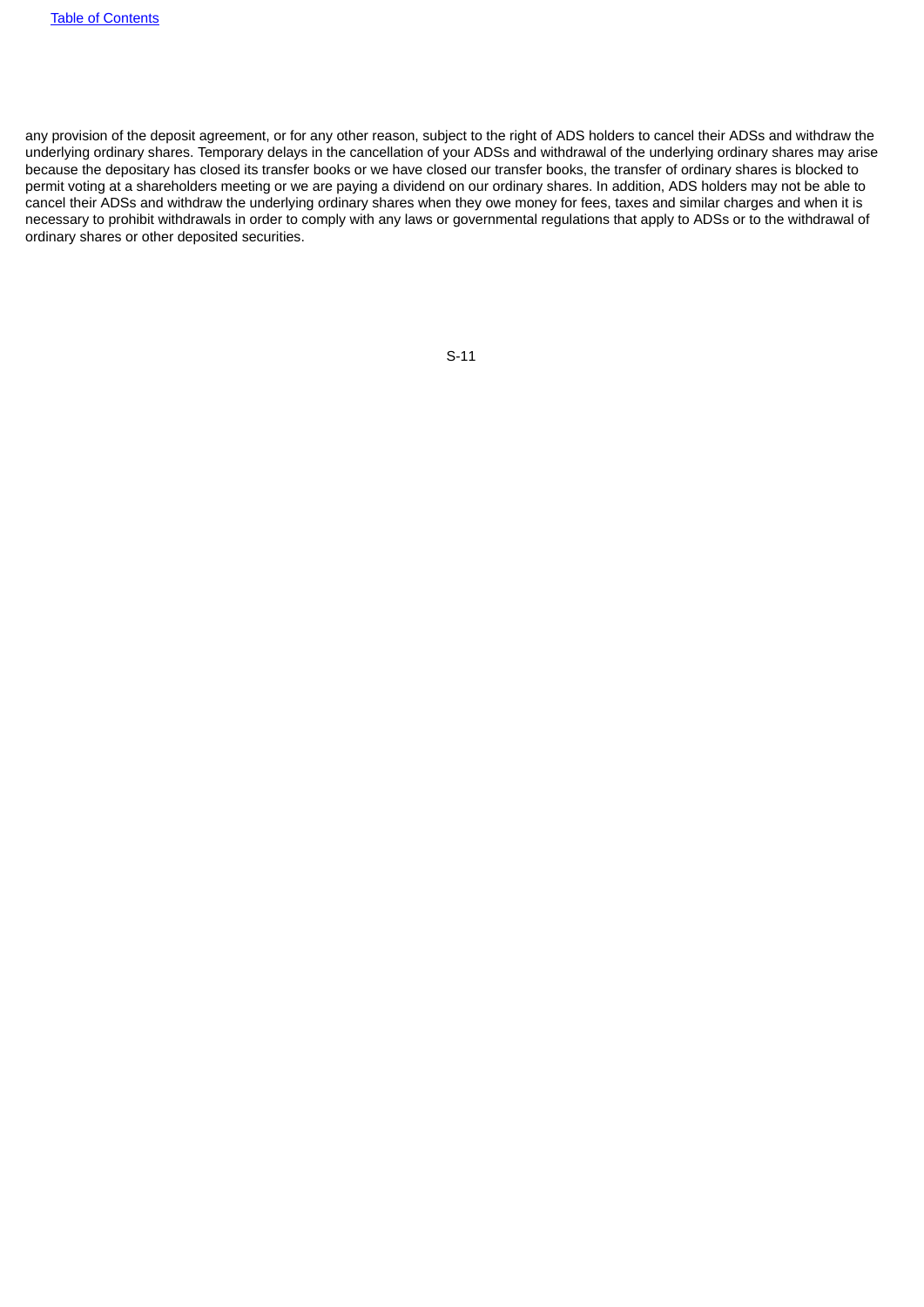# **SPECIAL NOTE REGARDING FORWARD-LOOKING STATEMENTS**

This prospectus supplement, the accompanying base prospectus and the information incorporated by reference herein and therein contain statements that are not historical facts and are considered forward-looking statements within the meaning of the Private Securities Litigation Reform Act, Section 27A of the Securities Act of 1933, as amended, and Section 21E of the Securities Act of 1934, as amended, that involve substantial risks and uncertainties. All statements other than statements of historical fact, including statements regarding our strategy, future operations, future financial position, future revenues, projected costs, prospects, plans and objectives of management, are forward looking statements. In some cases, you can identify forward-looking statements by the words "may," "might," "will," "could," "would," "should," "expect," "intend," "plan," "objective," "anticipate," "believe," "contemplate," "estimate," "predict," "potential," "continue" and "ongoing," or the negative of these terms, or other comparable terminology intended to identify statements about the future, although not all forward-looking statements contain these identifying words. Forward-looking statements include, but are not limited to, statements about:

- the timing, progress and results of our investigational COMP360 psilocybin therapy, including statements regarding the timing of initiation and completion of trials or studies and related preparatory work, the period during which the results of the trials will become available and our research and development programs;
- our reliance on the success of our investigational COMP360 psilocybin therapy;
- the timing, scope or likelihood of regulatory filings and approvals;
- our expectations regarding the size of the eligible patient populations for COMP360 psilocybin therapy, if approved for commercial use;
- our ability to identify third-party clinical sites to conduct our trials and our ability to identify and train appropriately qualified therapists to administer COMP360 psilocybin therapy;
- our ability to implement our business model and our strategic plans for our business and our investigational COMP360 psilocybin therapy;
- our ability to identify new indications for COMP360 beyond our current primary focuses on treatment-resistant depression (TRD) and post-traumatic stress disorder (PTSD);
- our ability to identify, develop or acquire digital technologies to enhance our administration of our investigational COMP360 psilocybin therapy;
- our ability to leverage our technology and drug development candidates to advance new psychedelic compounds in other areas of unmet mental health need;
- our ability to successfully establish and maintain Centers of Excellence;
- our commercialization, marketing and manufacturing capabilities and strategy;
- the pricing, coverage and reimbursement of our investigational COMP360 psilocybin therapy, if approved;
- the scalability and commercial viability of our manufacturing methods and processes;
- the rate and degree of market acceptance and clinical utility of our investigational COMP360 psilocybin therapy, in particular, and psilocybin-based therapies, in general;
- our ability to establish or maintain collaborations or strategic relationships or obtain additional funding;
- our expectations regarding potential benefits of our investigational COMP360 psilocybin therapy and our therapeutic approach generally;
- our expectations around regulatory development paths and with respect to Controlled Substances Act designation;
- the scope of protection we and any current or future licensors or collaboration partners are able to establish and maintain for intellectual property rights covering COMP360;
- our ability to operate our business without infringing, misappropriating, or otherwise violating the intellectual property rights and proprietary technology of third parties;
- regulatory developments in the United States, under the laws and regulations of England and Wales, and other jurisdictions;
- developments and projections relating to our competitors and our industry;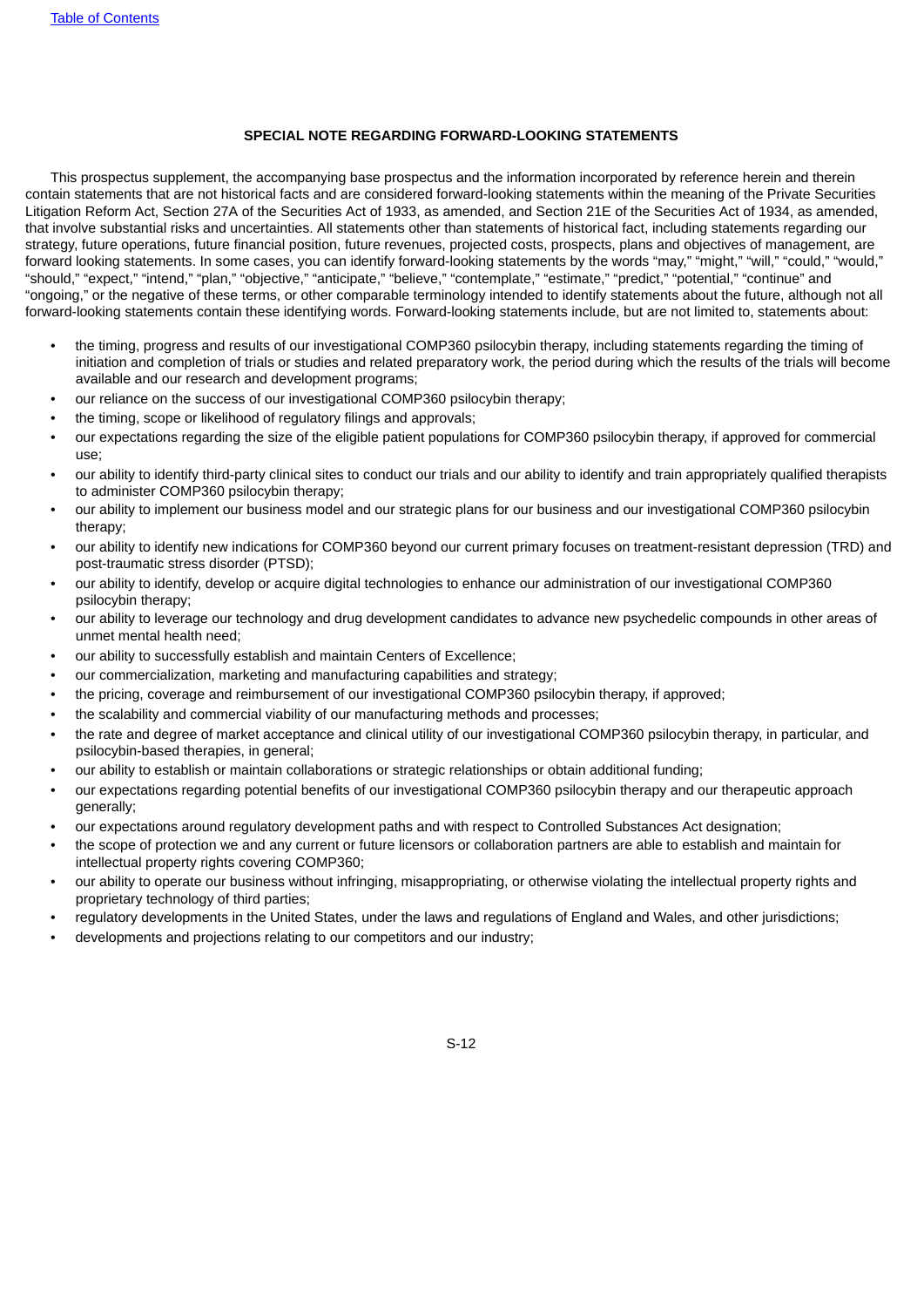- the effectiveness of our internal control over financial reporting;
- our estimates regarding expenses, capital requirements and needs for additional financing;
- our ability to effectively manage our anticipated growth;
- our ability to attract and retain qualified employees and key personnel;
- the effect of the ongoing and evolving COVID-19 pandemic, including mitigation efforts and economic effects, on any of the foregoing or other aspects of our business or operations;
- whether we are classified as a controlled foreign corporation, or CFC, or a passive foreign investment company, or PFIC, under the Internal Revenue Code of 1986, as amended, for current and future periods;
- the future trading price of the ADSs and impact of securities analysts' reports on these prices; and
- other risks and uncertainties, including those listed under the caption "Risk Factors" in this prospectus as well as those risk factors that are incorporated by reference in this prospectus.

We may not actually achieve the plans, intentions or expectations disclosed in our forward-looking statements, and you should not place undue reliance on our forward-looking statements. Actual results or events could differ materially from the plans, intentions and expectations disclosed in the forward-looking statements we make. We have included important factors in the cautionary statements included in this prospectus supplement, the accompanying base prospectus, and documents incorporated by reference herein, particularly in the section titled "Risk Factors," that we believe may cause our actual results or events to differ materially from those expressed or implied by our forward-looking statements. Moreover, we operate in a competitive and rapidly changing environment. New risks and uncertainties emerge from time to time, and it is not possible for us to predict all risks and uncertainties that could have an impact on the forward-looking statements contained in this prospectus supplement. As a result of these factors, we cannot assure you that the forward-looking statements in this prospectus supplement will prove to be accurate. Furthermore, if our forward-looking statements prove to be inaccurate, the inaccuracy may be material. In light of the significant uncertainties in these forward-looking statements, you should not regard these statements as a representation or warranty by us or any other person that we will achieve our objectives and plans in any specified time frame, or at all.

In addition, statements that "we believe" and similar statements reflect our beliefs and opinions on the relevant subject. These statements are based upon information available to us as of the date of this prospectus supplement, and while we believe such information forms a reasonable basis for such statements, such information may be limited or incomplete, and our statements should not be read to indicate that we have conducted an exhaustive inquiry into, or review of, all potentially available relevant information. These statements are inherently uncertain and investors are cautioned not to unduly rely upon these statements.

<span id="page-13-0"></span>You should read this prospectus supplement, the accompanying base prospectus and the documents incorporated by reference herein and therein, as well as the documents that we have filed as exhibits to the registration statement of which this prospectus supplement forms a part, completely and with the understanding that our actual future results, performance or achievements may be materially different from what we expect. Except as required by law, we assume no obligation to update or revise these forward-looking statements for any reason, even if new information becomes available in the future.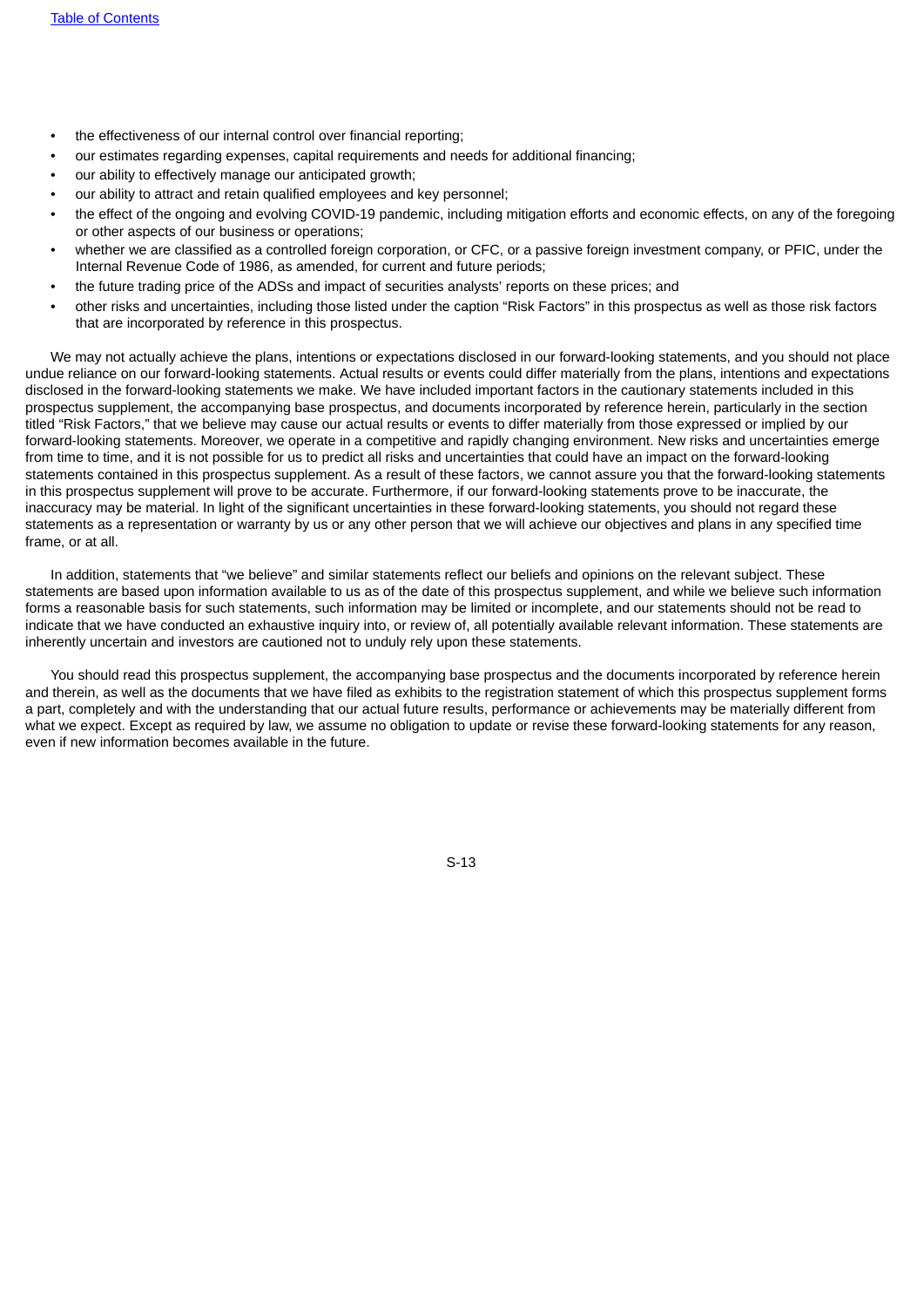# **USE OF PROCEEDS**

We may issue and sell our ADSs having aggregate sales proceeds of up to \$150,000,000 from time to time. Because there is no minimum offering amount required as a condition to close this offering, the actual total public offering amount, commissions and proceeds to us, if any, are not determinable at this time. There can be no assurance that we will sell any shares under or fully utilize the Sales Agreement with Cowen as a source of financing.

We currently intend to use the net proceeds from this offering primarily for general corporate purposes, which may include working capital and capital expenditures, expenses related to research, clinical development and commercial efforts, general and administrative expenses, and potential acquisitions of, or investments in, companies, technologies, products or assets that complement our business (although we have no current commitments or agreements with respect to any acquisitions as of the date of this prospectus supplement).

This expected use of net proceeds from this offering represents our intentions based upon our current plans and business conditions, which could change in the future as our plans and business conditions evolve. We may also use a portion of the net proceeds to in-license, acquire, or invest in additional businesses, technologies, products or assets. We cannot predict with certainty all of the particular uses for the net proceeds to be received upon the completion of this offering or the amounts that we will actually spend on the uses set forth above. Predicting the cost necessary to develop product candidates and commercialize approved products can be difficult and the amounts and timing of our actual expenditures may vary significantly depending on numerous factors, including the progress of our development, the status of and results from clinical trials, any collaborations that we may enter into with third parties for our therapeutic candidate and any unforeseen cash needs. Our management will retain broad discretion over the allocation of the net proceeds from this offering.

<span id="page-14-0"></span>Pending our use of proceeds from this offering, we plan to invest these net proceeds in a variety of capital preservation instruments, including short-term, interest bearing obligations and investment-grade instruments.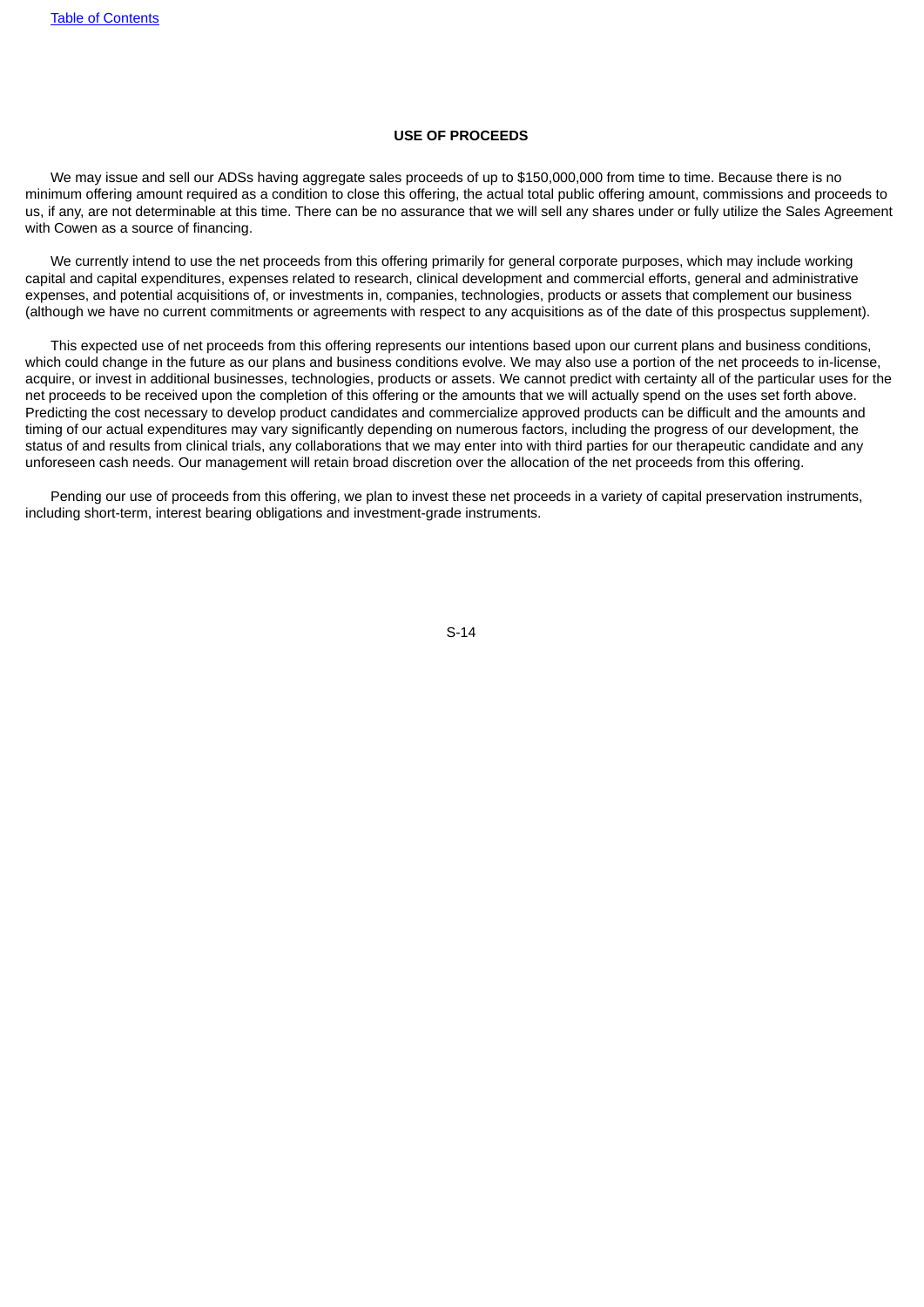#### **DILUTION**

If you invest in our ADSs in this offering, your ownership interest will be diluted to the extent of the difference between the price per ADS you pay in this offering and the as adjusted net tangible book value per ADS immediately after this offering.

As of December 31, 2021, our net tangible book value was \$304.9 million, or \$7.31 per ordinary share (equivalent to \$6.76 per ADS). Our net tangible book value per ADS represents total tangible assets (excluding fixed asset investments) less total liabilities, divided by the aggregate number of ordinary and deferred shares outstanding on December 31, 2021.

After giving effect to the assumed sale of 6,800,000 ADSs at the assumed public offering price of \$22.10 per ADS, which was the last reported sale price of our ADSs on The Nasdaq Global Select Market on December 31, 2021, and after deducting estimated offering commissions and offering expenses payable by us, our as adjusted net tangible book value as of December 31, 2021 would have been approximately \$8.78 per ordinary share, or approximately \$8.78 per ADS. This represents an immediate increase in as adjusted net tangible book value of \$2.00 per ADS to our existing shareholders and an immediate dilution of \$13.32 per ADS to investors participating in this offering. The following table illustrates this dilution to new investors purchasing ADSs in this offering:

| Assumed public offering price per ADS                                                                         |      | 22.10 |
|---------------------------------------------------------------------------------------------------------------|------|-------|
| Historical net tangible book value per ADS as of December 31, 2021                                            | 6.76 |       |
| Increase in net tangible book value per ADS attributable to new investors purchasing ADSs in this<br>offering | 2.00 |       |
| As adjusted net tangible book value per ADS after this offering                                               |      | 8.78  |
| Dilution per ADS to new investors purchasing ADSs in this offering                                            |      | 13.32 |

The table above assumes for illustrative purposes that an aggregate of 6,800,000 ADSs are sold during the term of the sale agreement at a price of \$22.10 per ADS, the last reported sale price of our ADSs on the Nasdaq Global Select Market on December 31, 2021, for aggregate gross proceeds of approximately \$150,000,000. The ADSs subject to the sale agreement are being sold from time to time at various prices. An increase of \$1.00 per ADS in the price at which the ADSs are sold from the assumed offering price of \$22.10 per ADS shown in the table above would increase our adjusted net tangible book value per ADS after the offering to \$8.92 per ADS and would increase the dilution in net tangible book value per ADS to new investors in this offering to \$14.18 per ADS, after deducting commissions and estimated offering expenses payable by us. A decrease of \$1.00 per ADS in the price at which the ADS are sold from the assumed offering price of \$22.10 per ADS shown in the table above would decrease our adjusted net tangible book value per ADS after the offering to \$8.65 per ADS and would increase the dilution in net tangible book value per ADS to new investors in this offering of \$12.45 per ADS, after deducting commissions and estimated aggregate offering expenses payable by us. This information is supplied for illustrative purposes only and may differ based on the actual offering price and the actual number of ADSs sold.

The foregoing table and discussion is based on 42,019,874 ordinary shares outstanding as of December 31, 2021, excluding, in each case, as of December 31, 2021:

- 3,915,503 ordinary shares issuable upon the exercise of options for ordinary shares outstanding as of December 31, 2021, with a weighted-average exercise price of \$13.53 per share;
- 115,140 ordinary shares issuable upon the vesting of unvested restricted stock units outstanding as of December 31, 2021;
- 57,875 ordinary shares issuable of vested restricted stock units outstanding as of December 31, 2021;
- an additional 406,737 ordinary shares that are available for future issuance under our 2020 Option Plan; and
- an additional 340,053 ordinary shares that are available for future issuance under our ESPP.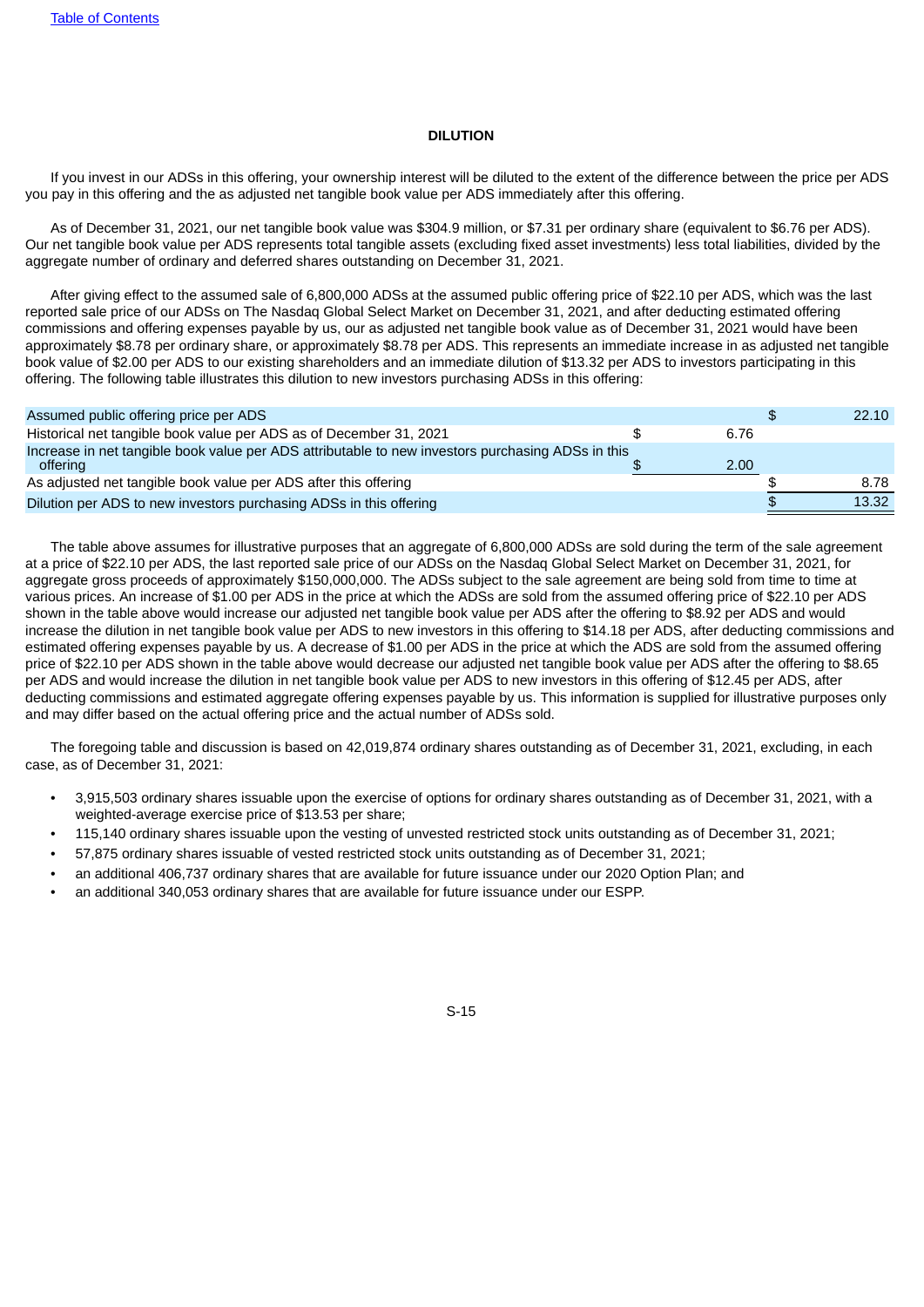To the extent that options are issued under our 2020 Option Plan or shares are issued under our ESPP, or we issue additional ordinary shares or ADSs in the future, there will be further dilution to investors participating in this offering.

<span id="page-16-0"></span>In addition, we may choose to raise additional capital due to market conditions or strategic considerations, even if we believe we have sufficient funds for our current or future operating plans. To the extent that additional capital is raised through the sale of equity or convertible debt securities, the issuance of these securities could result in further dilution to our shareholders.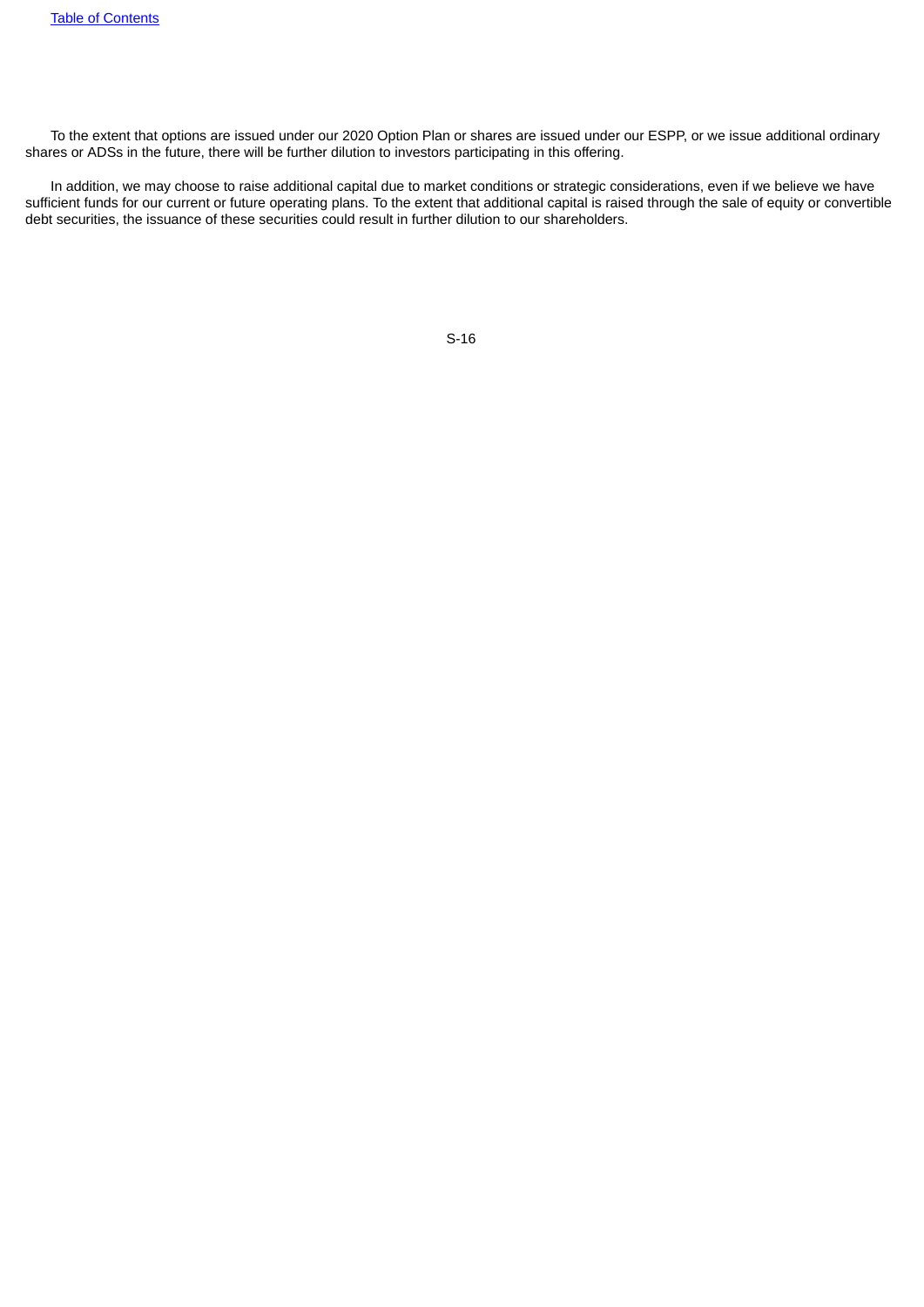# **PLAN OF DISTRIBUTION**

We have previously entered into a Sales Agreement with Cowen, under which we may issue and sell from time to time up to \$150,000,000 of our ADSs, each representing one ordinary share, through Cowen as our sales agent. Sales of our ADSs, if any, will be made at market prices by any method that is deemed to be an "at the market offering" as defined in Rule 415(a)(4) under the Securities Act.

Cowen will offer our ADSs subject to the terms and conditions of the sales agreement on a daily basis or as otherwise agreed upon by us and Cowen. We will designate the maximum amount of ADSs to be sold through Cowen on a daily basis or otherwise determine such maximum amount together with Cowen. Subject to the terms and conditions of the sales agreement, Cowen will use its commercially reasonable efforts to sell on our behalf all of the ADSs requested to be sold by us. We may instruct Cowen not to sell ADSs if the sales cannot be effected at or above the price designated by us in any such instruction. Cowen or we may suspend the offering of our ADSs being made through Cowen under the sales agreement upon proper notice to the other party. Cowen and we each have the right, by giving written notice as specified in the sales agreement, to terminate the sales agreement in each party's sole discretion at any time.

The aggregate compensation payable to Cowen as sales agent up to 3.0% of the gross sales price of the ADSs sold through it pursuant to the sales agreement. We have also agreed to reimburse Cowen up to \$75,000 of Cowen's actual outside legal expenses incurred by Cowen in connection with this offering. We estimate that the total expenses of the offering payable by us, excluding commissions payable to Cowen under the sales agreement, will be approximately \$0.9 million.

The remaining sales proceeds, after deducting any expenses payable by us and any transaction fees imposed by any governmental, regulatory, or self-regulatory organization in connection with the sales, will equal our net proceeds for the sale of such ADSs.

Cowen will provide written confirmation to us following the close of trading on the Nasdaq Global Select Market on each day in which ADSs are sold through it as sales agent under the sales agreement. Each confirmation will include the number of ADSs sold through it as sales agent on that day, the volume weighted average price of the ADSs sold, the percentage of the daily trading volume and the net proceeds to us.

We will report at least quarterly the number of ADSs sold through Cowen under the Sales Agreement, the net proceeds to us and the compensation paid by us to Cowen in connection with the sales of ADSs.

Settlement for sales of ADSs will occur, unless the parties agree otherwise, on the second business day that is also a trading day following the date on which any sales were made in return for payment of the net proceeds to us. There is no arrangement for funds to be received in an escrow, trust or similar arrangement.

In connection with the sales of our ADSs on our behalf, Cowen will be deemed to be an "underwriter" within the meaning of the Securities Act, and the compensation paid to Cowen will be deemed to be underwriting commissions or discounts. We have agreed in the Sales Agreement to provide indemnification and contribution to Cowen against certain liabilities, including liabilities under the Securities Act. As sales agent, Cowen will not engage in any transactions that stabilizes our ADSs.

Our ADSs are listed on the Nasdaq Global Select Market and trade under the symbol "CMPS." The depositary bank of our ADSs is Citibank, N.A.

<span id="page-17-0"></span>Cowen and/or its affiliates have provided, and may in the future provide, various investment banking and other financial services for us for which services they have received and, may in the future receive, customary fees.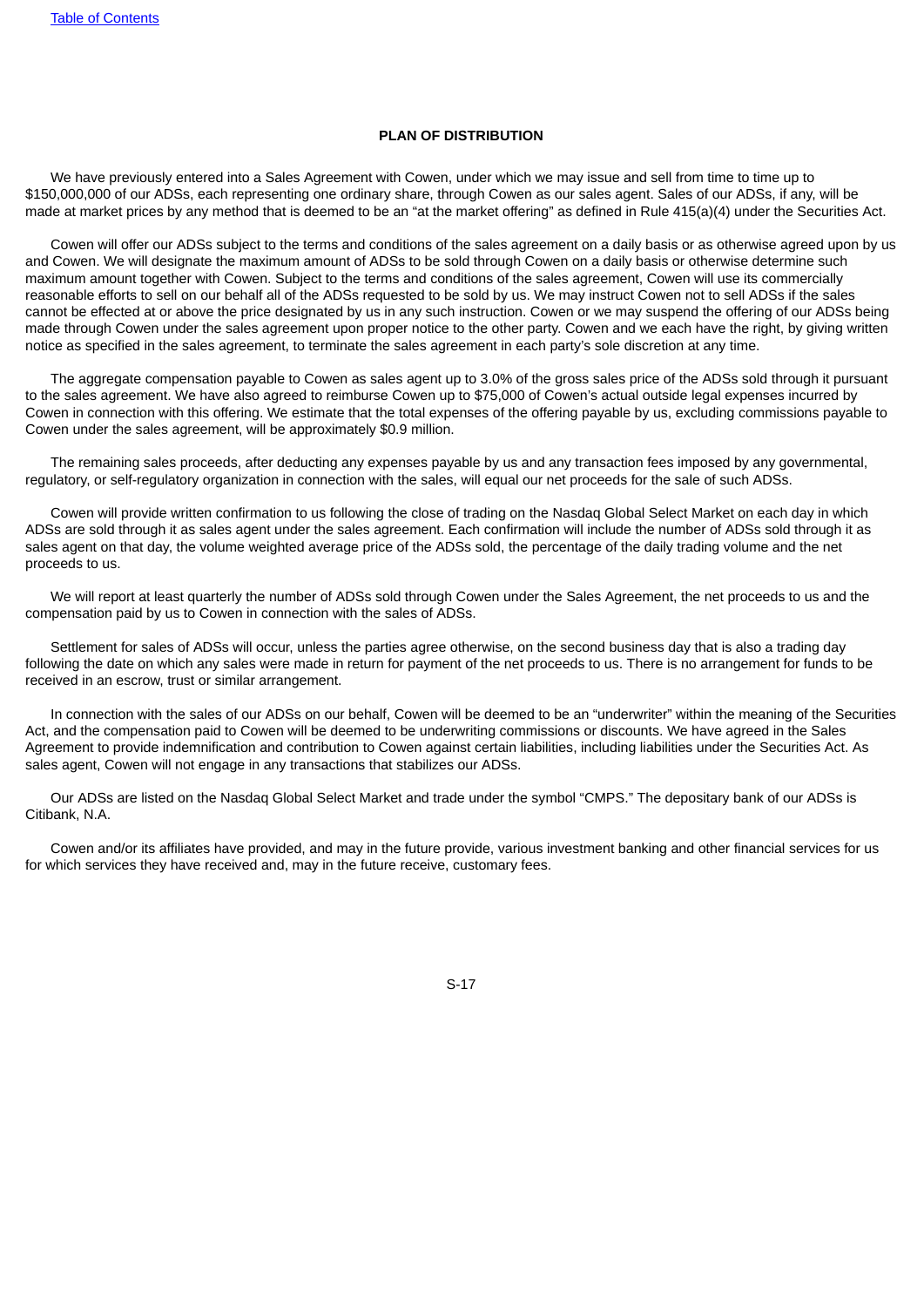#### **LEGAL MATTERS**

The validity of our ADSs and our ordinary shares and certain other matters of U.S. federal law and English law will be passed upon for us by Goodwin Procter LLP, Boston, Massachusetts and Goodwin Procter (UK) LLP, London, United Kingdom, respectively. Cowen and Company, LLC is being represented in connection with this offering by Cooley LLP, New York, New York with respect to U.S. federal law and Cooley (UK) LLP, London, United Kingdom with respect to certain matters of English law.

# **EXPERTS**

<span id="page-18-0"></span>The financial statements and management's assessment of the effectiveness of internal control over financial reporting (which is included in Management's Report on Internal Control over Financial Reporting) incorporated in this Prospectus by reference to the Annual Report on Form 10-K for the year ended December 31, 2021 have been so incorporated in reliance on the report of PricewaterhouseCoopers LLP, an independent registered public accounting firm, given on the authority of said firm as experts in auditing and accounting.

<span id="page-18-1"></span>The registered business address of PricewaterhouseCoopers LLP is 1 Embankment Place, London, WC2N 6RH, United Kingdom.

#### **WHERE YOU CAN FIND MORE INFORMATION**

We have filed with the U.S. Securities and Exchange Commission a registration statement (including amendments and exhibits to the registration statement) on Form F-3 under the Securities Act which was subsequently amended to be a Form S-3. We have also filed a related registration statement on Form F-6 (File No. 333-248514) with the SEC to register our ADSs. This prospectus supplement does not contain all of the information included in the registration statement and the exhibits and schedules to the registration statement. Certain information is omitted and you should refer to the registration statement and its exhibits and schedules for that information. If a document has been filed as an exhibit to the registration statement, we refer you to the copy of the document that has been filed. Each statement in this prospectus supplement relating to a document filed as an exhibit is qualified in all respects by the filed exhibit.

The SEC maintains an Internet website (http://www.sec.gov) that contains reports, proxy and information statements and other information regarding issuers, like us, that file electronically with the SEC. We maintain a corporate website at www.compasspathways.com. Information contained in, or that can be accessed through, our website is not a part of, and shall not be incorporated by reference into, this prospectus supplement. We have included our website address in this prospectus supplement solely as an inactive textual reference.

This prospectus is part of the registration statement on Form S-3 we filed with the SEC under the Securities Act. This prospectus does not contain all of the information set forth in the registration statement and the exhibits to the registration statement. For further information with respect to us and the securities we are offering under this prospectus, we refer you to the registration statement and the exhibits and schedules filed as a part of the registration statement. You should rely only on the information contained in this prospectus or incorporated by reference. We have not authorized anyone else to provide you with different information. We are not making an offer of these securities in any state where the offer is not permitted. You should not assume that the information in this prospectus is accurate as of any date other than the date on the front page of this prospectus, regardless of the time of delivery of this prospectus or any sale of the securities offered by this prospectus.

We file annual, quarterly and current reports, proxy statements and other information with the SEC. The SEC maintains a website (www.sec.gov) that contains such reports, and other information.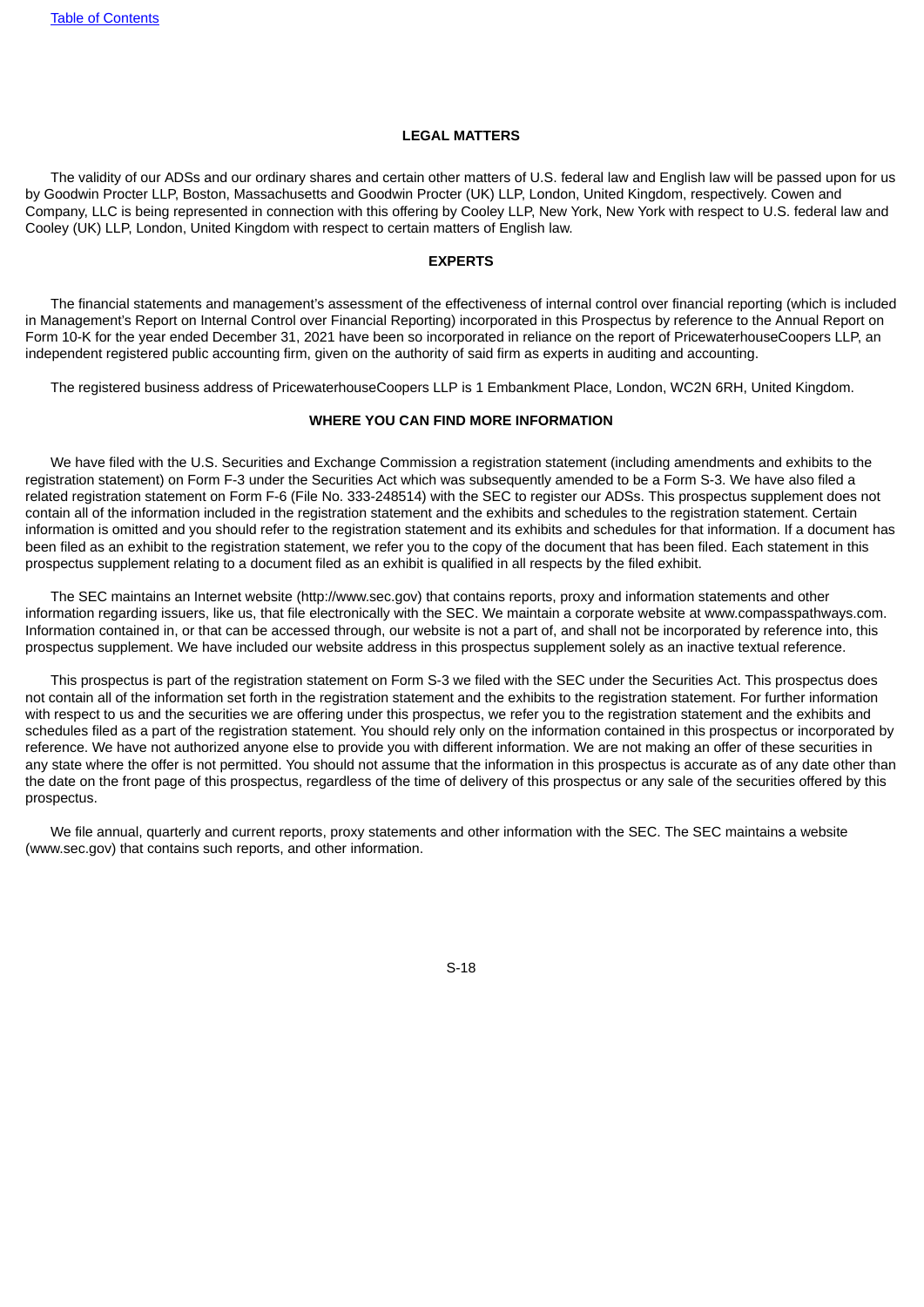We maintain a corporate website at www.compasspathways.com where certain of the documents we file with the SEC are available free of charge. Information contained in, or that can be accessed through, our website is not a part of, and shall not be incorporated by reference into, this prospectus. We have included our website address in this prospectus solely as an inactive textual reference.

<span id="page-19-0"></span>We will send the depositary a copy of all notices of shareholders meetings and other reports, communications and information that are made generally available to shareholders. The depositary has agreed to mail to all holders of ADSs a notice containing the information (or a summary of the information) contained in any notice of a meeting of our shareholders received by the depositary and will make available to all holders of ADSs such notices and all such other reports and communications received by the depositary.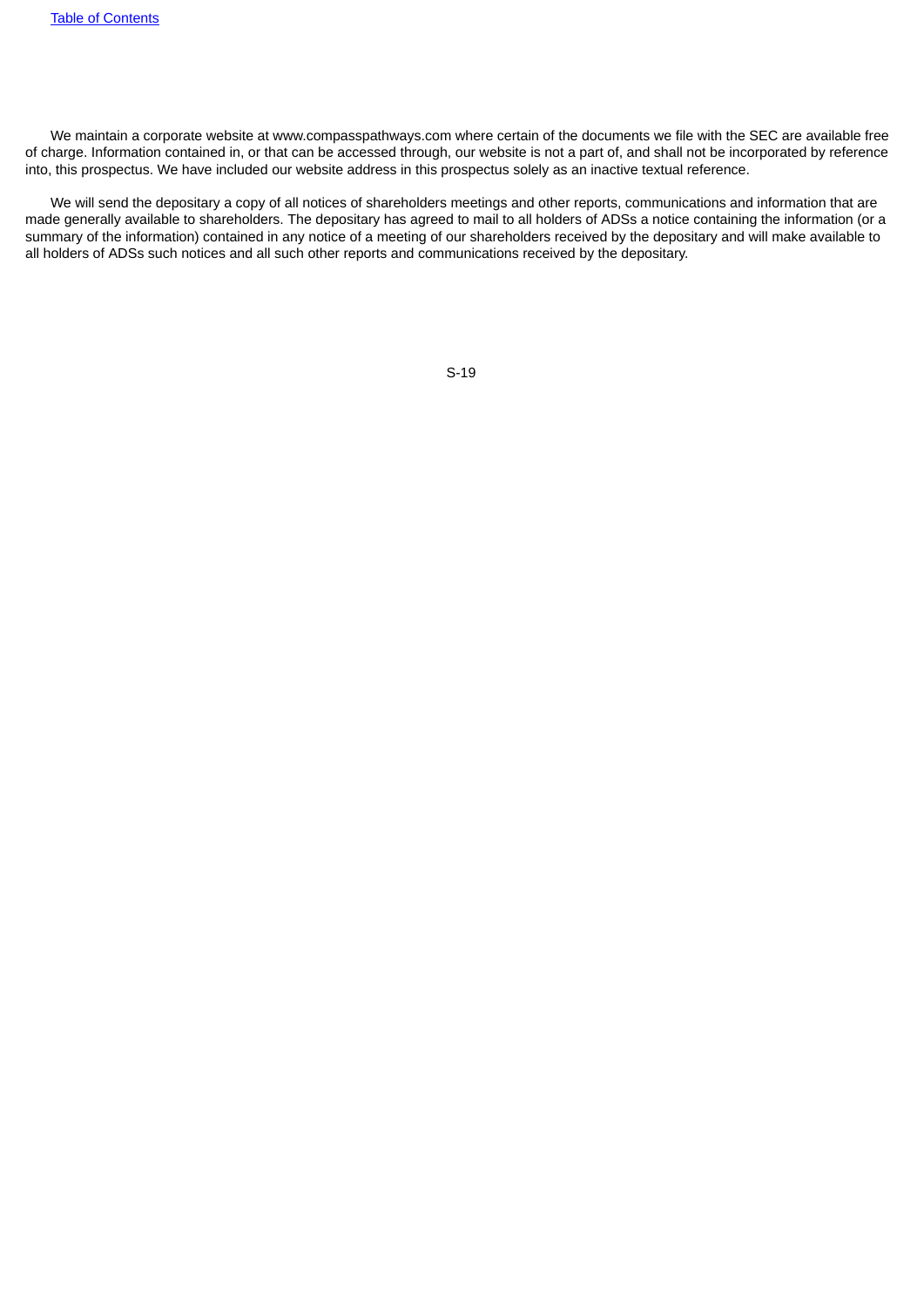#### **INCORPORATION OF CERTAIN INFORMATION BY REFERENCE**

We have elected to incorporate the following documents into this prospectus supplement, together with all exhibits filed therewith or incorporated therein by reference, to the extent not otherwise amended or superseded by the contents of this prospectus supplement:

- Our Annual Report on Form 10-K for the year ended December 31, 2021, filed with the SEC on [February](https://www.sec.gov/ix?doc=/Archives/edgar/data/0001816590/000162828022003651/cmps-20211231.htm) 24, 2022;
- The information specifically incorporated by reference into our Annual Report on Form 10-K for the year ended December 31, 2021 from our definitive proxy statement on Schedule 14A filed with the Securities and Exchange Commission on April 28, [2022;](https://www.sec.gov/Archives/edgar/data/1816590/000181659022000038/cmps-schedule14adefproxyst.htm)
- Our Reports on Form 8–K filed with the SEC on [February](https://www.sec.gov/ix?doc=/Archives/edgar/data/1816590/000181659022000008/cmps-20220201.htm) 4, 2022, [March](https://www.sec.gov/ix?doc=/Archives/edgar/data/1816590/000181659022000014/cmps-20220324.htm) 25, 2022 and April 21, [2022](https://www.sec.gov/ix?doc=/Archives/edgar/data/1816590/000181659022000031/cmps-20220419.htm); and
- The description of our ordinary shares and ADSs contained in our registration statement on Form [8-A](https://www.sec.gov/Archives/edgar/data/1816590/000162828020013596/compasspathways-8xa9152020.htm), as filed with the SEC under Section 12(b) of the Exchange Act on September 15, 2020, including any amendment or report filed for the purpose of updating such description (File No. 001-39522).

The information incorporated by reference is an important part of this prospectus supplement. In addition, all documents we file with the SEC pursuant to Sections 13(a), 13(c), 14 or 15(d) of the Exchange Act, except as to any portion of any report or documents that is not deemed filed under such provisions, on or after the date of this prospectus supplement until the earlier of the date on which all of the securities registered hereunder have been sold or all offerings under this prospectus supplement are terminated, shall be deemed incorporated by reference in this prospectus supplement. Any report on Form 8-K that we furnish to the SEC on or after the date of this prospectus supplement (or portions thereof) is incorporated by reference in this prospectus supplement only to the extent that the report expressly states that we incorporate it (or such portions) by reference in this prospectus supplement and that it is not subsequently superseded.

Any statement contained in a document incorporated by reference herein shall be deemed to be modified or superseded for all purposes to the extent that a statement contained in this prospectus supplement or in any other subsequently filed document which is also incorporated or deemed to be incorporated by reference, modifies or supersedes such statement. Any statement so modified or superseded shall not be deemed, except as so modified or superseded, to constitute a part of this prospectus supplement. You may request a copy of these filings (other than an exhibit to a filing unless that exhibit is specifically incorporated by reference into that filing) at no cost by writing to us at the following address: COMPASS Pathways plc, Attention: Investor Relations, 3rd Floor, 1 Ashley Road, Altrincham, Cheshire, United Kingdom, WA14 2DT. In addition, copies of the documents incorporated herein by reference may be accessed, free of charge, on the SEC's website at www.sec.gov, or on our website at www.compasspathways.com. Information contained on our website is not incorporated by reference into this prospectus supplement, and you should not consider any information on, or that can be accessed from, our website as part of this prospectus supplement or the accompanying base prospectus.